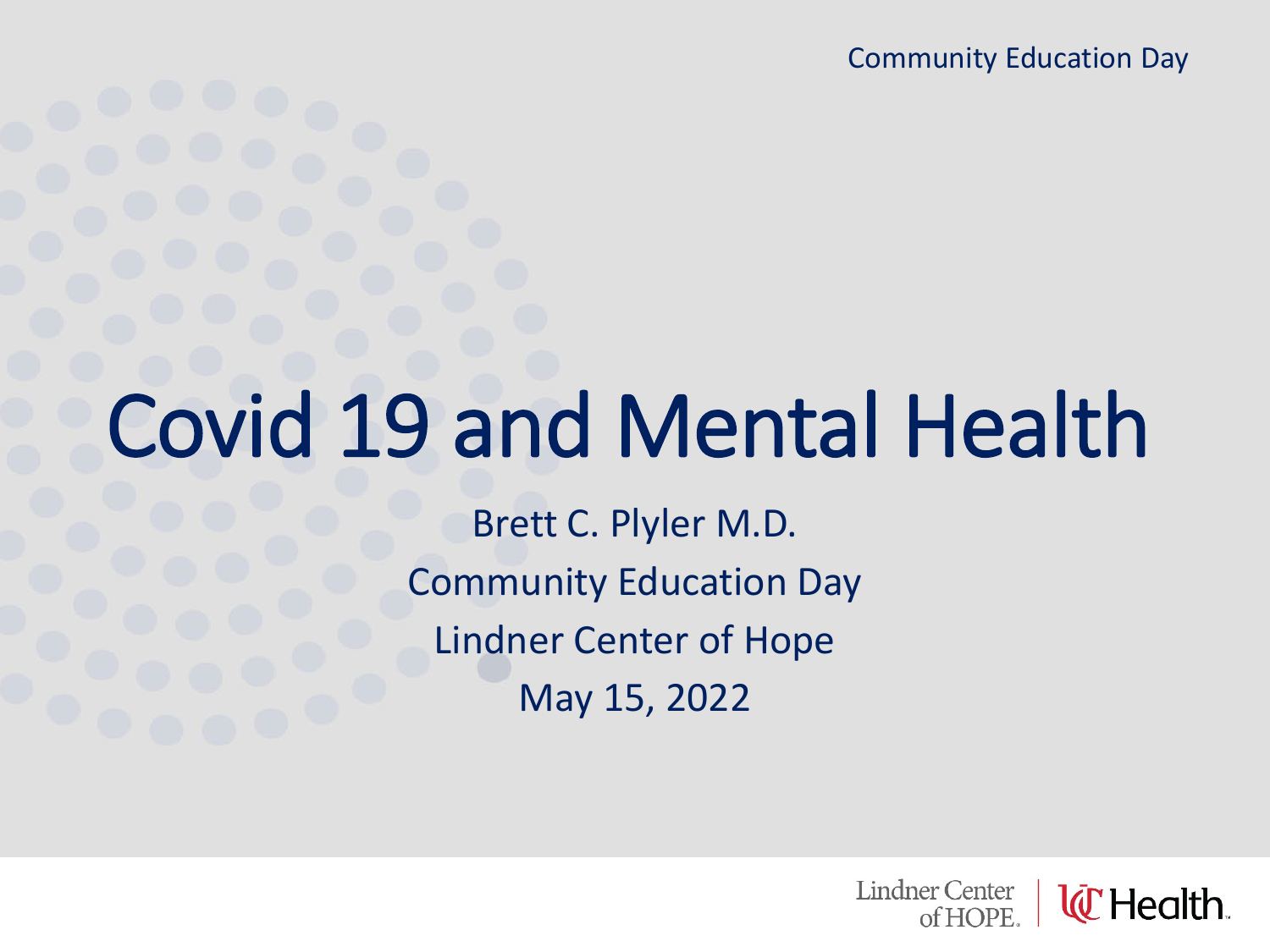- The COVID 19 pandemic is due to the severe acute respiratory syndrome-2 (SARS CoV-2)
- Massive global morbidity and mortality
- Latest numbers in the US
	- 79,325,576 cases
	- 943,411 deaths
- Exacerbates ongoing psychiatric conditions and is associated with new onset psychiatric disorders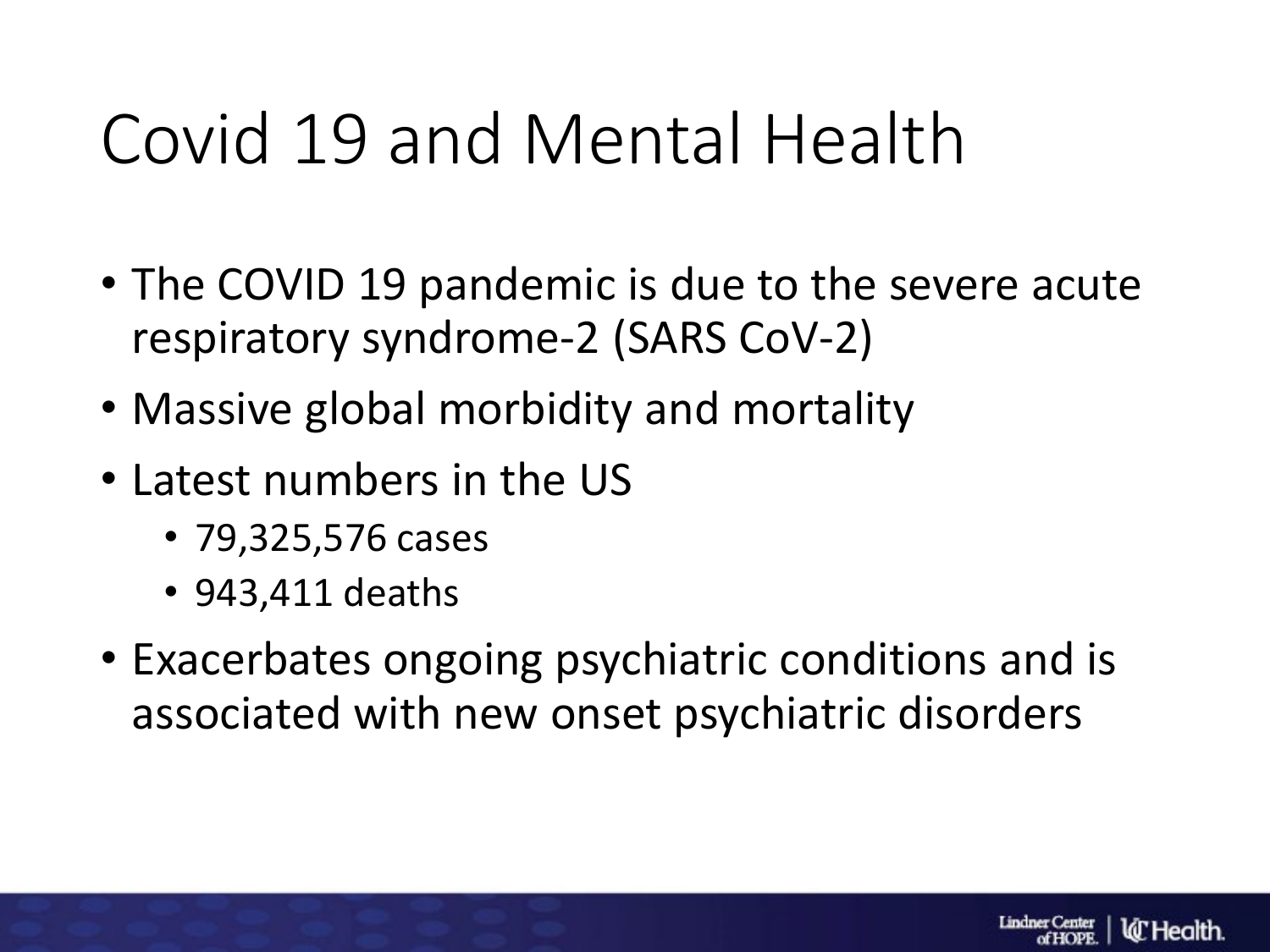- Clinical manifestations may vary
	- Asymptomatic
	- Symptomatic
		- Fever, cough, shortness of breath, myalgias, malaise
	- Atypical presentations
		- GI symptoms
			- Can affect body's ability to metabolize medications
	- Severe pneumonia or ARDS (adult respiratory distress syndrome) requiring treatment in ICU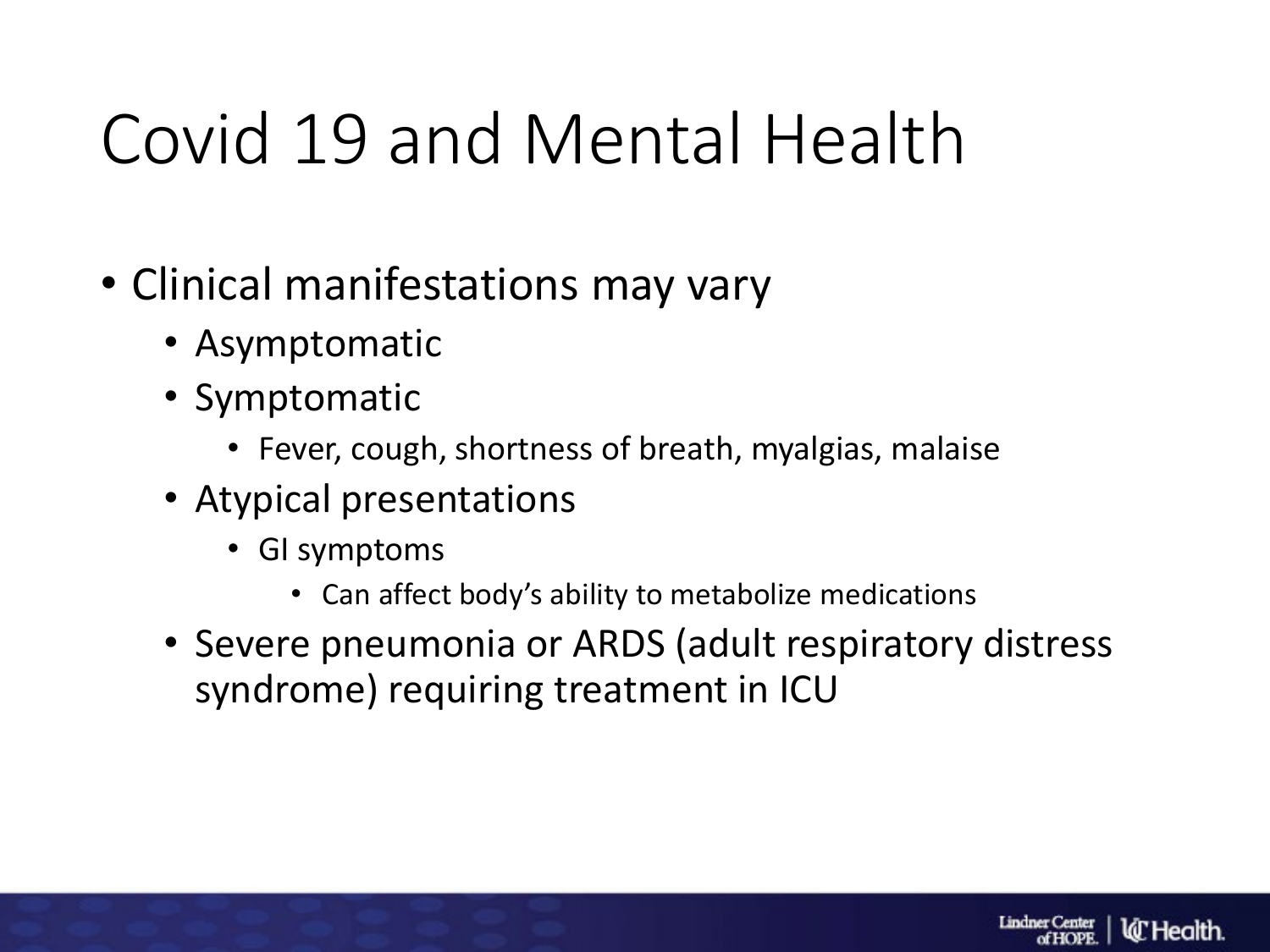- Neurologic symptoms
	- Polyneuropathy
	- Myopathy
	- Anosmia (loss of sense of smell)
	- Ageusia (loss of sense of taste)
	- Large artery ischemic stroke
- Anosmia and Ageusia
	- 30-75% of people lose sense of smell
	- Can last weeks to months
	- Mediated by Covid causing severe inflammation in structural cells of the olfactory system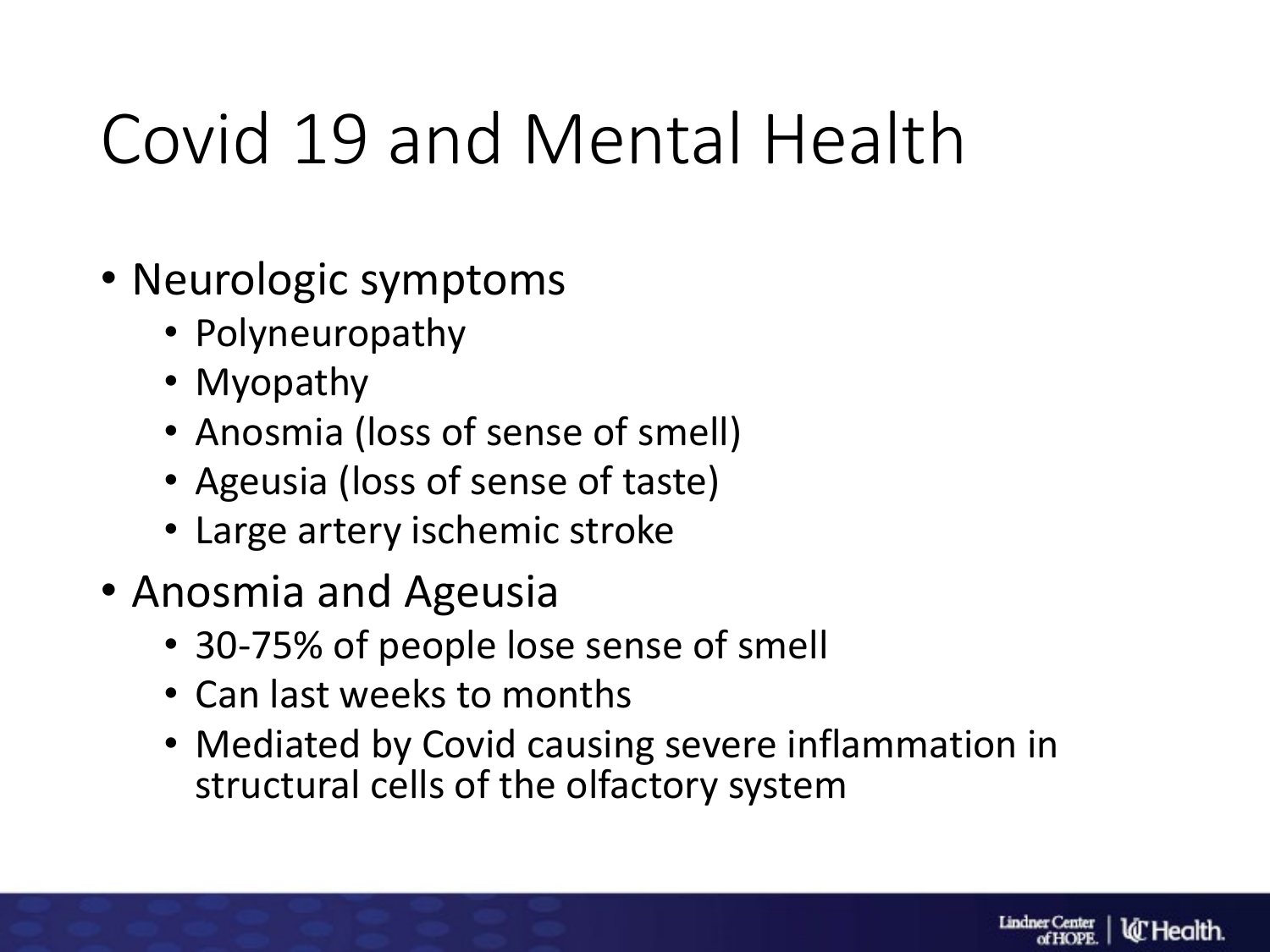- Pathophysiology of Covid 19
	- Infection of the nervous system
	- Dysregulation of cytokine activation
		- Cell mediated inflammation
	- Post infectious autoimmune mediated mechanisms

**Lindner Center** 

ld" Health

- Hypoxia and thrombotic neuronal injury
- Hematogenous spread of virus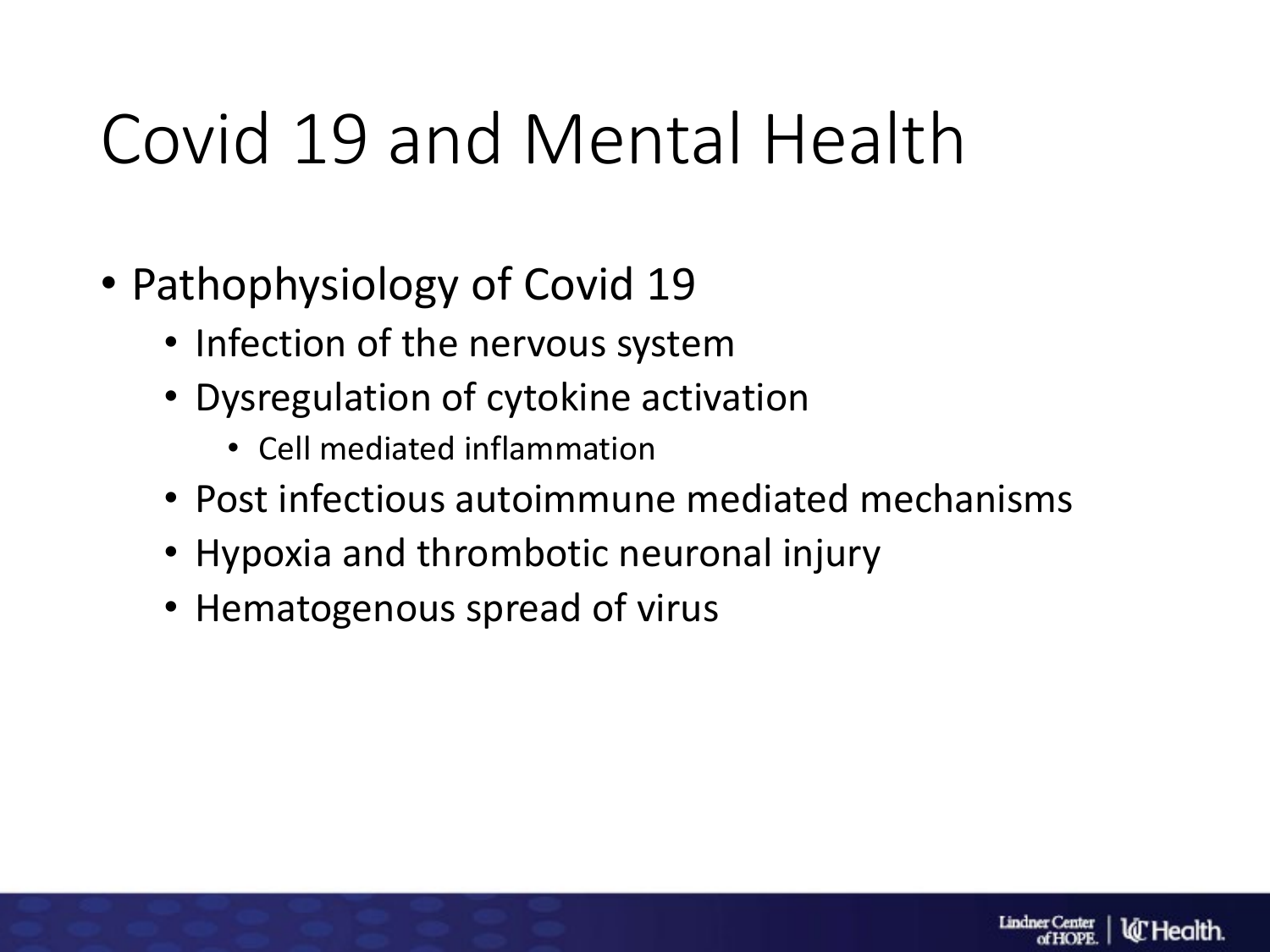- Psychiatric manifestations in acute illness (e.g. ICU cases)
	- Altered mental status
		- Changes in affect, behavior, movement
	- Delirium
	- Agitation
	- Disrupted executive function
	- Catatonia

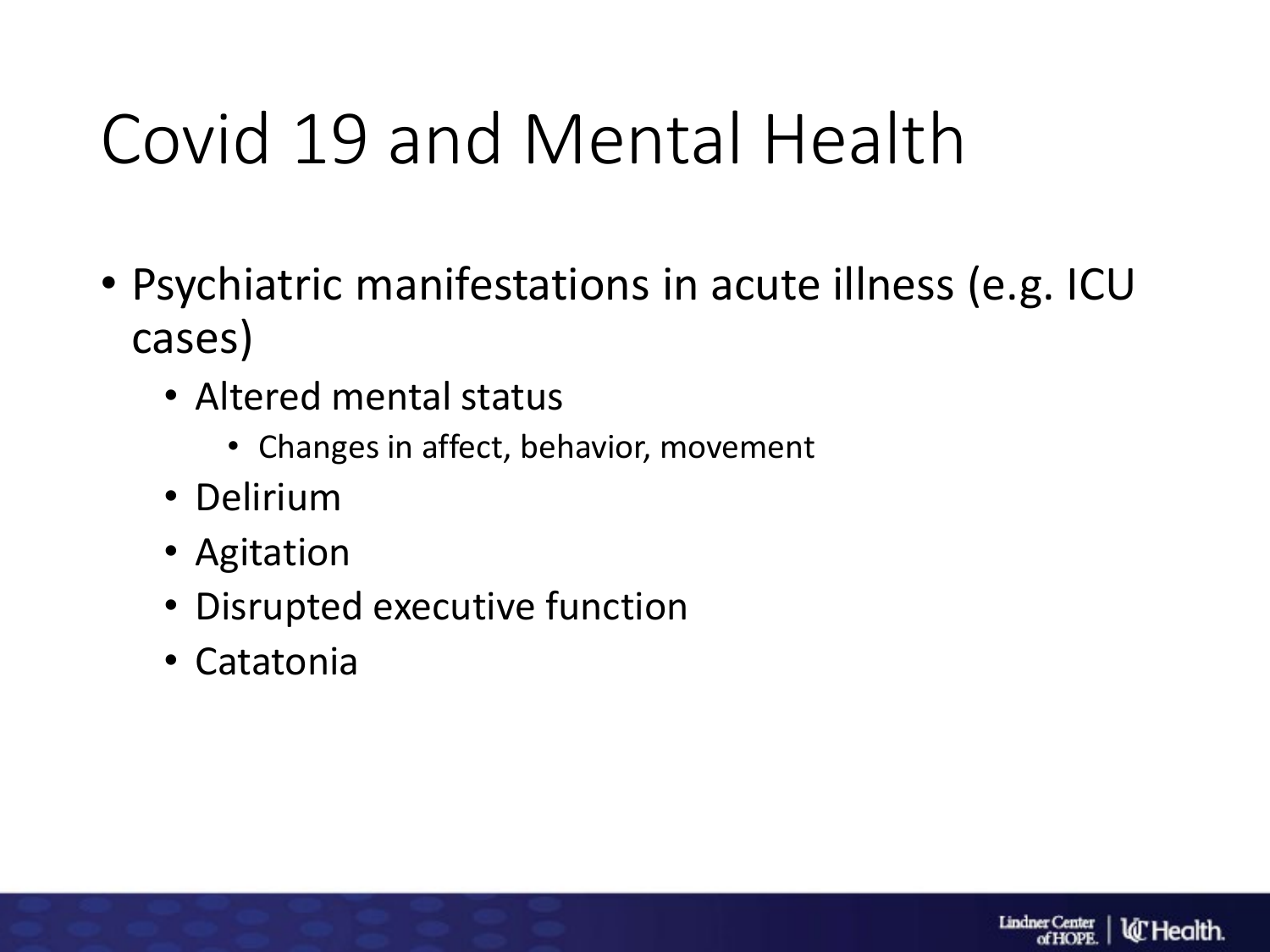- Risk factors for infection
	- Diabetes
	- Hypertension
	- Vascular brain disease
	- Coagulopathy
	- Obesity
	- Lung disease
	- Pre-existing mood disorders
		- Sleep dysregulation and inactivity
		- Higher levels of inflammatory markers (IL-6, CRP, TNF)
		- 30% higher risk for hospitalization if infected with Covid 19
		- 50% higher risk of death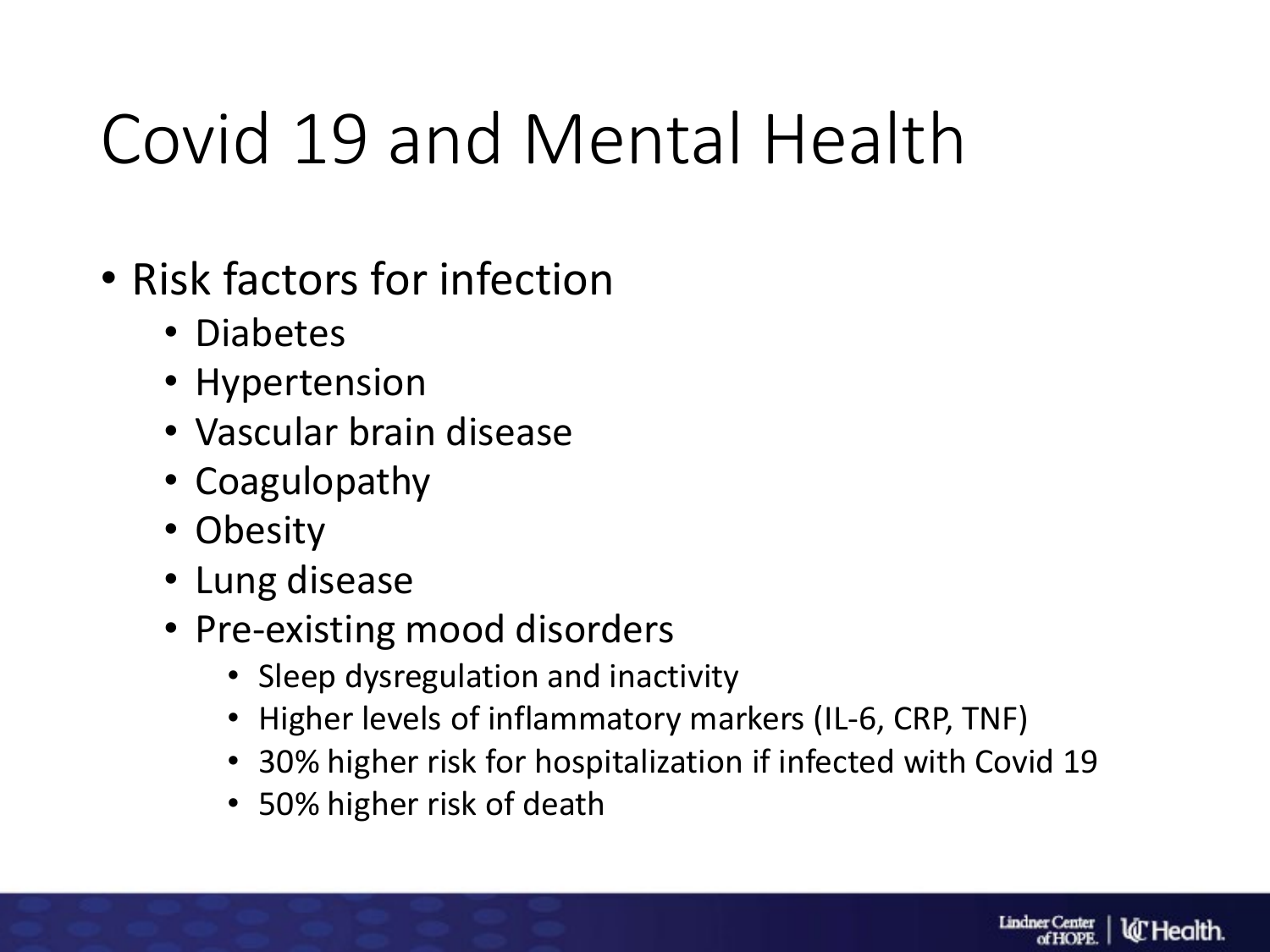- Social risk factors for infection
	- Intersectionality
		- Systemic racism
		- Economic disparity
		- Gender inequality
		- Environmental degradation
		- Increasing risk from climate change
	- Living Environment
		- Prisons
		- Community mental health systems and housing
		- Inpatient psychiatric units
		- Homeless shelters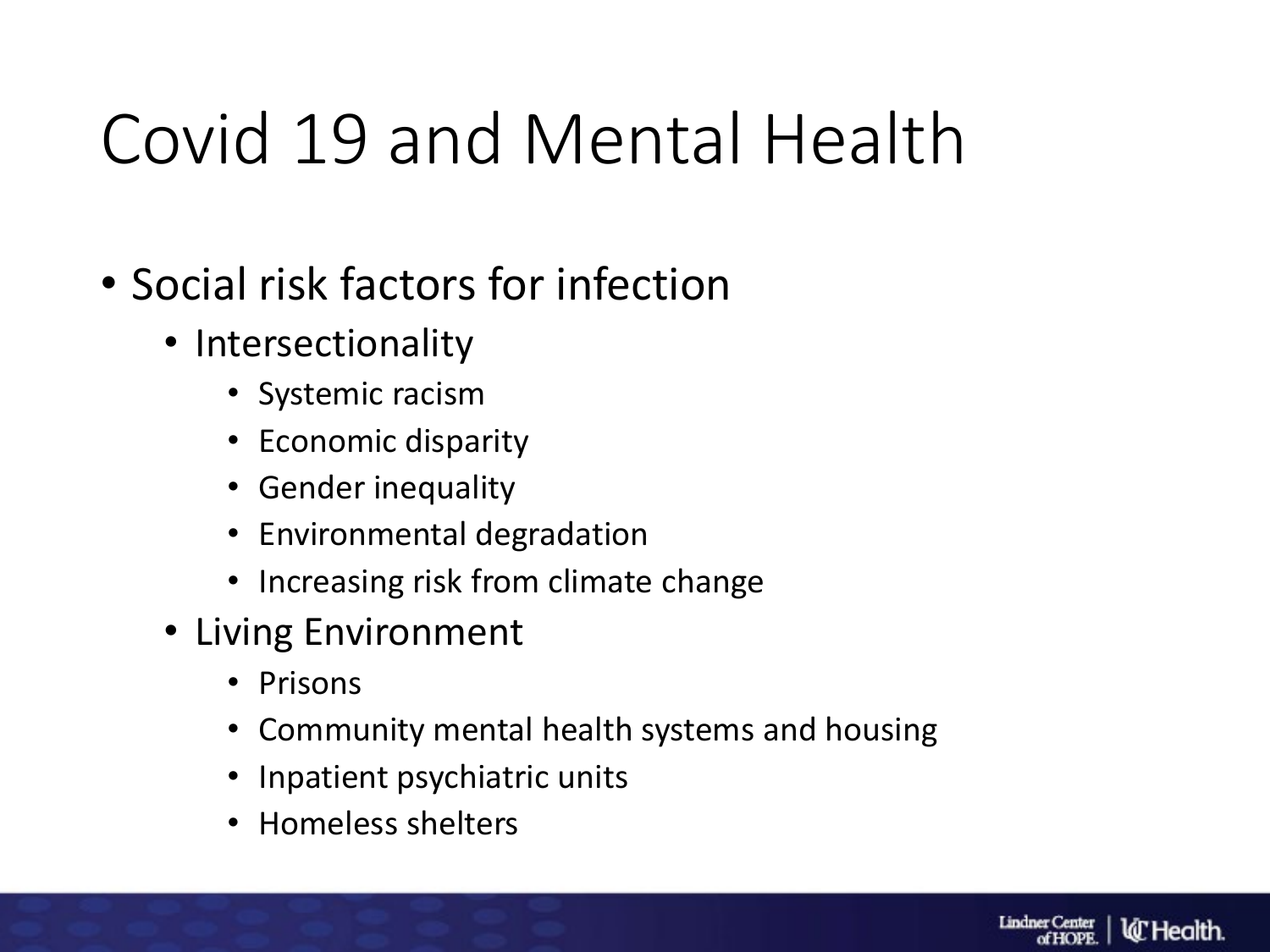- Protective factors for Covid 19
	- Masking
	- Vaccines and boosters
	- Social distancing
	- Quarantining
	- Indoor ventilation
	- Hand washing
	- Young age
	- Ability to interact outdoors
	- Vitamin D?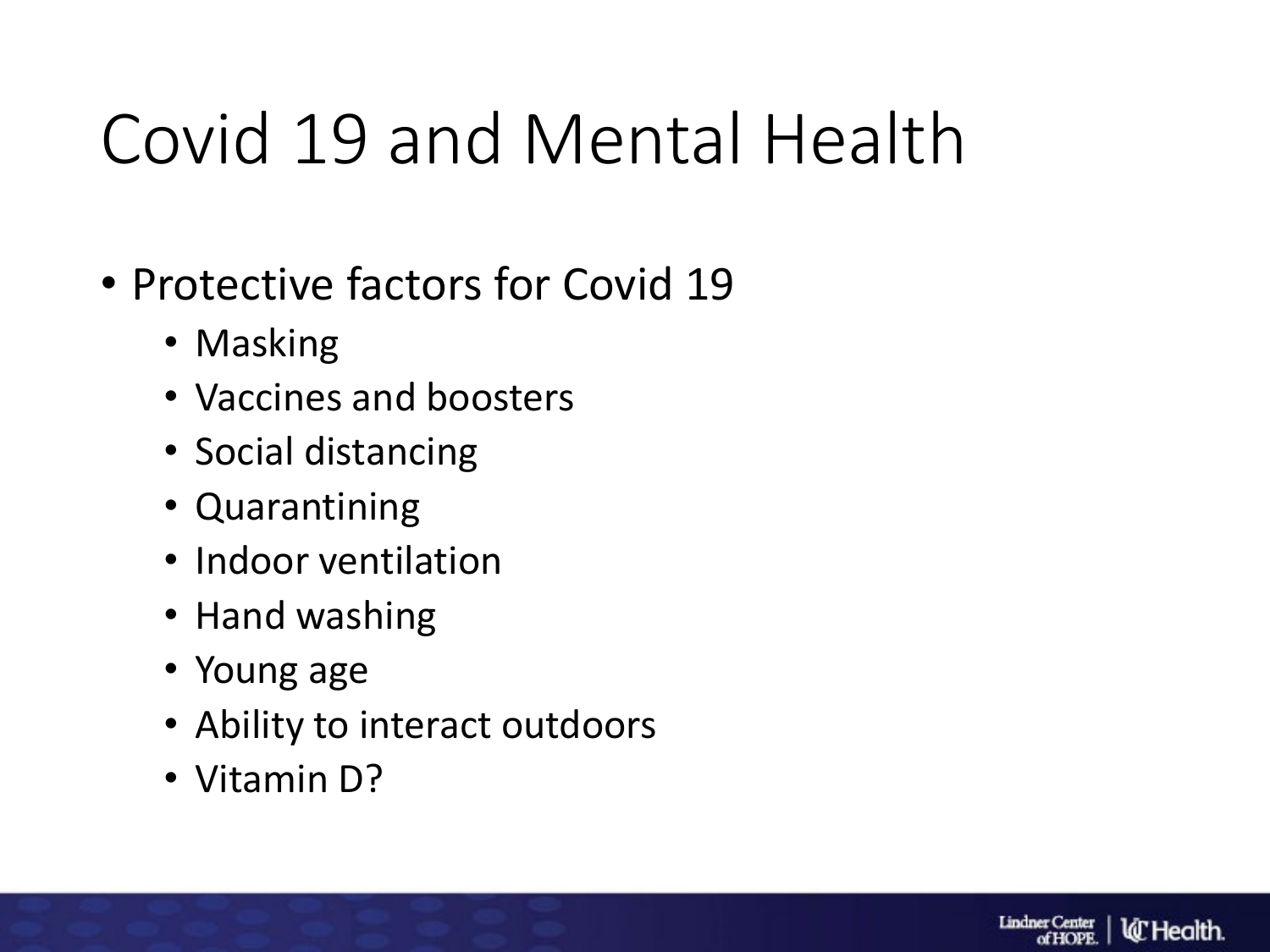- Pandemic effects unexpected in Western societies
- Belief that modern health care, healthy lifestyles, and available medications would protect us was not upheld
- Undermined sense of safety of our societies
- Increased awareness of vulnerability and mortality
- Greatly affected our interconnectedness as a society
- Increased isolation
	- Most effective measure as seen in China but leads to significant negative effect on mental health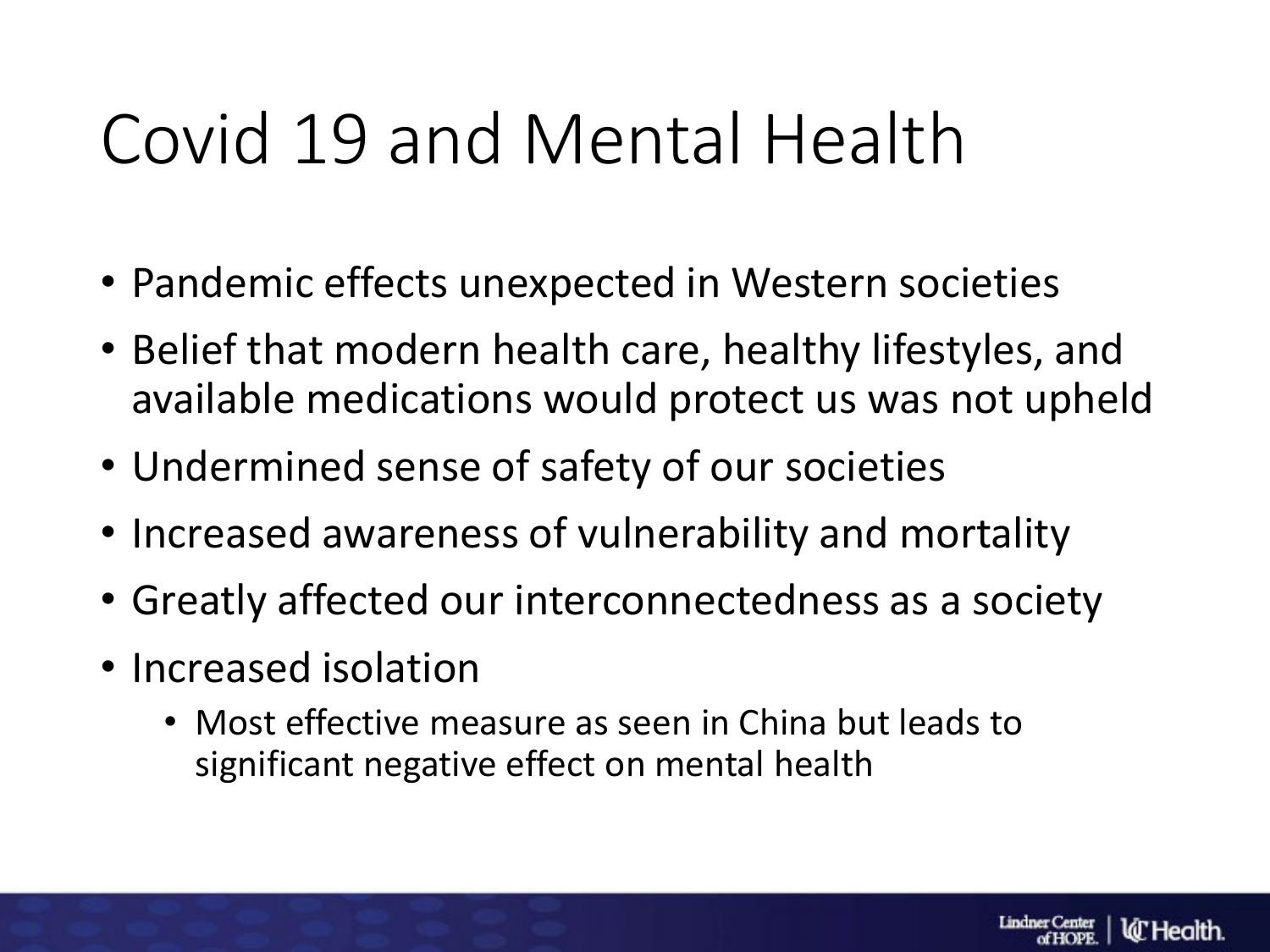- Suddenly having to face much greater challenges in everyday life and social behavior
- Increased fight or flight behaviors
	- Stockpiling essentials (e.g. toilet paper, food)
	- Increased anxiety and panic
	- Paranoid behavior
		- Suspecting groups (e.g. Asians)
		- Having a cold or cough
		- Stigma of Covid 19 infection

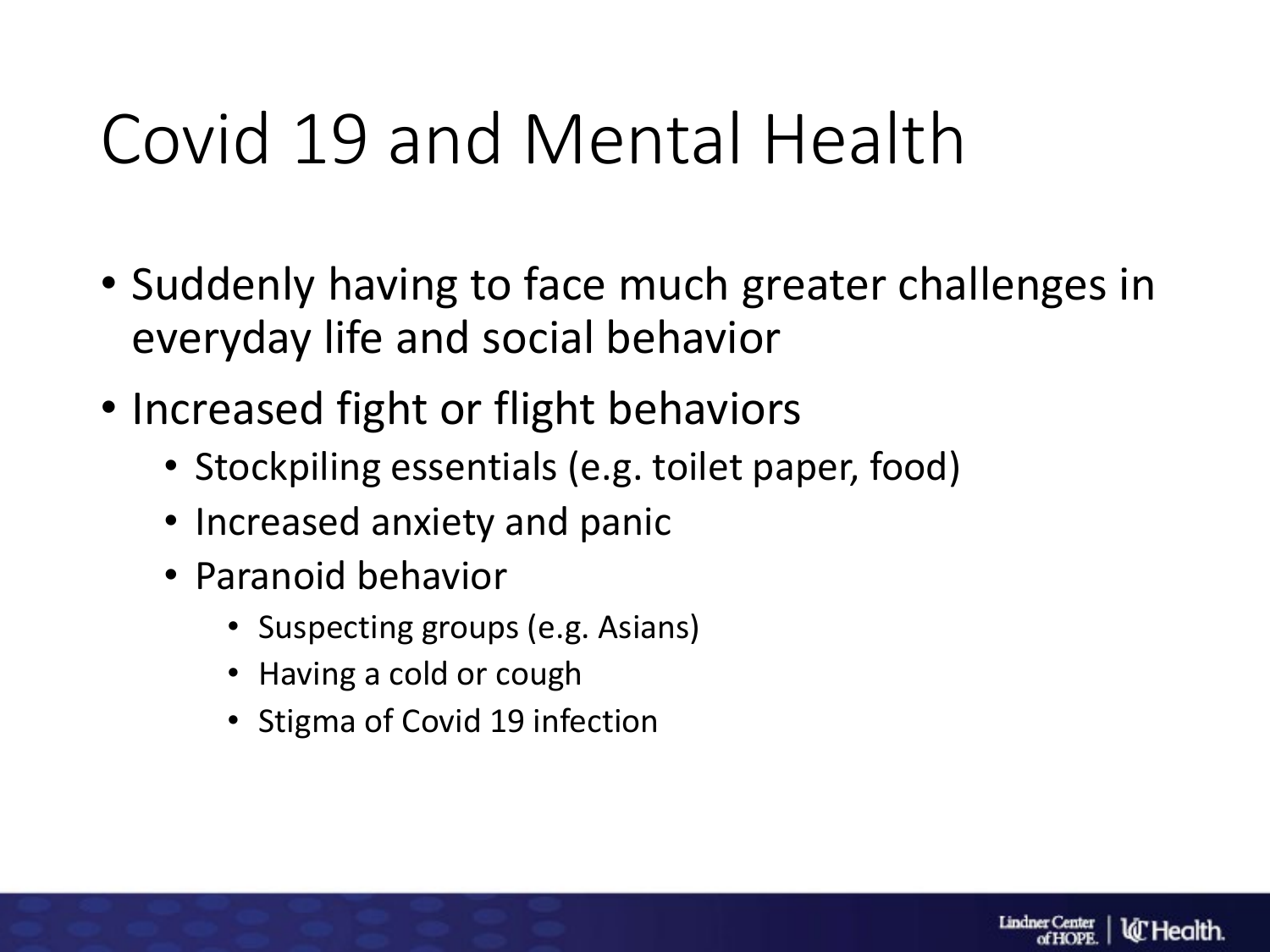- Leadership
	- Fractured
	- Trying to reassure communities
	- Disorganized countermeasures
	- Contradictory
- Disinformation
	- Confusion, mistrust, frustration
	- Changing recommendations from authorities
	- Fear
	- Leading to distrust of authorities
- Media
	- Excessive coverage of the issues
	- Catastrophizing
	- Sensationalism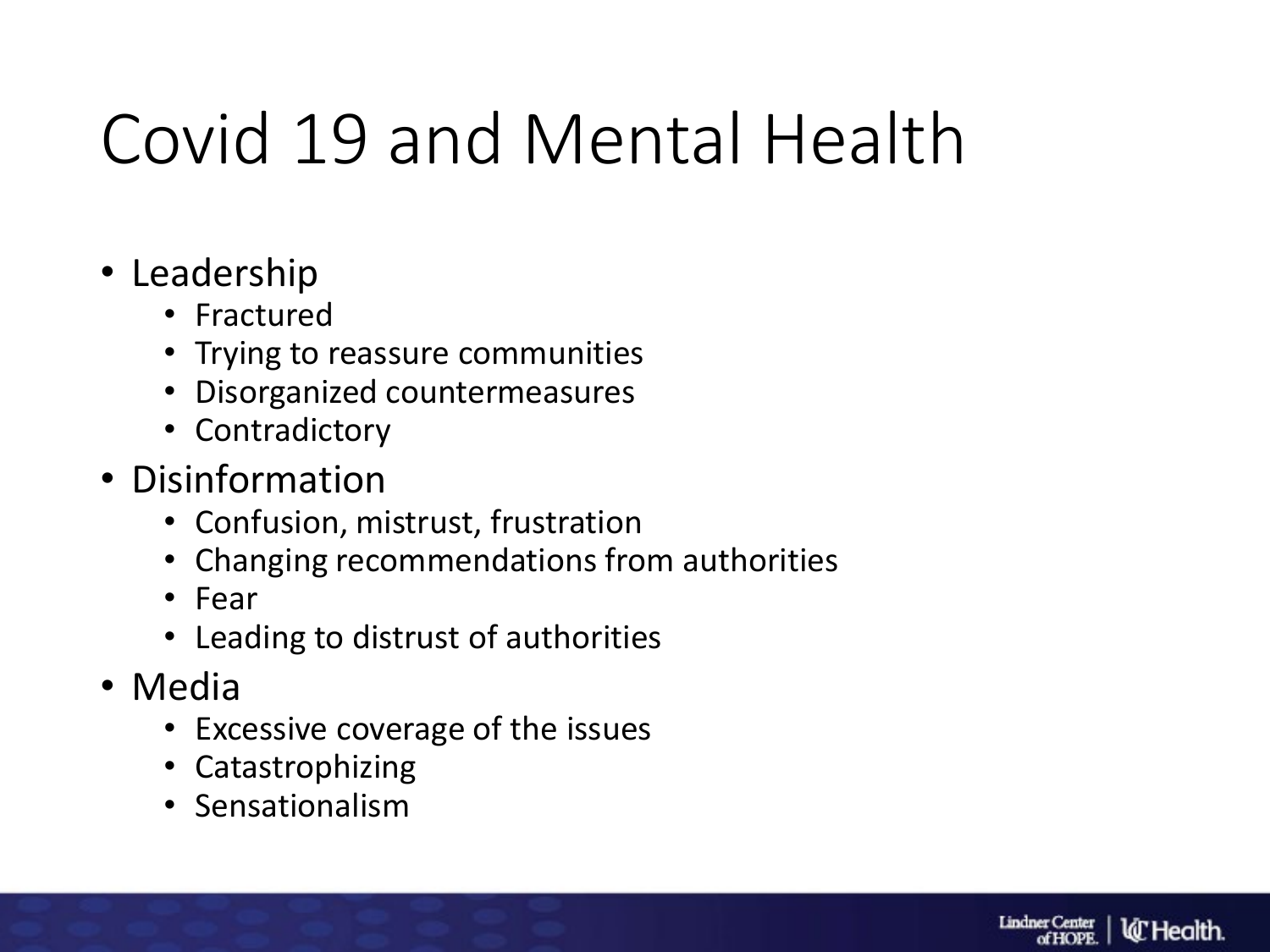- Stigma of Covid infection
	- Stops people from accessing services
	- Limits effectiveness of public health measures
	- Shame
	- Guilt
	- Leaders of all kinds modeling appropriate behavior
		- Praise
		- Clear and direct messaging

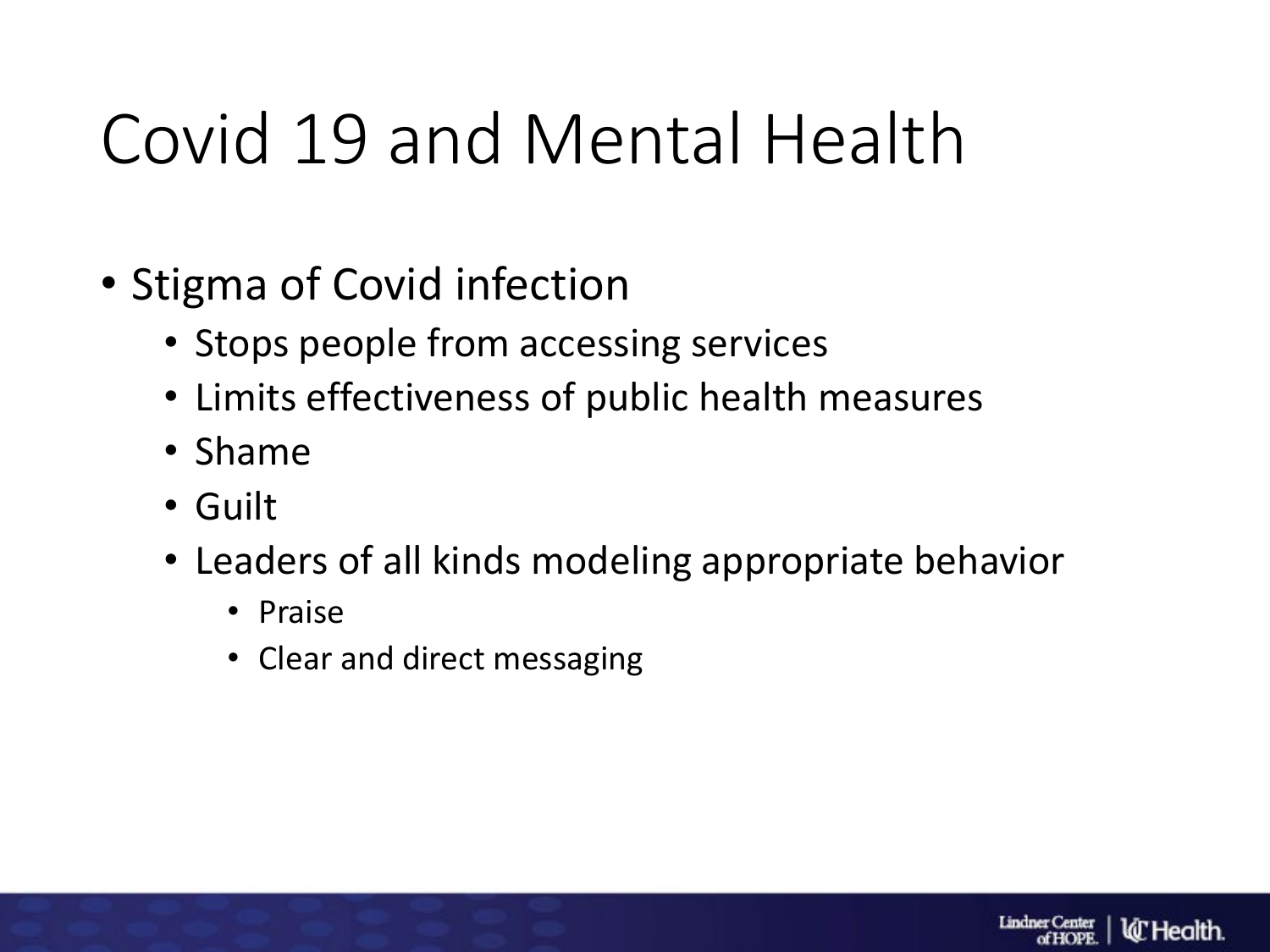- BMJ Study Jan 2022
	- Looked at almost 154,000 Covid patients in the Veteran Health Administration
	- Patients had no mental health issues for at least 2 years prior to infection
	- Compared them to controls who had all of the same risk factors except Covid infection
	- People who had Covid had
		- 39% more likely to develop depression
		- 35% more likely to develop an anxiety disorder
		- 38% more likely to be diagnosed with stress or adjustment disorders
		- 41% more likely to be diagnosed with a sleep problem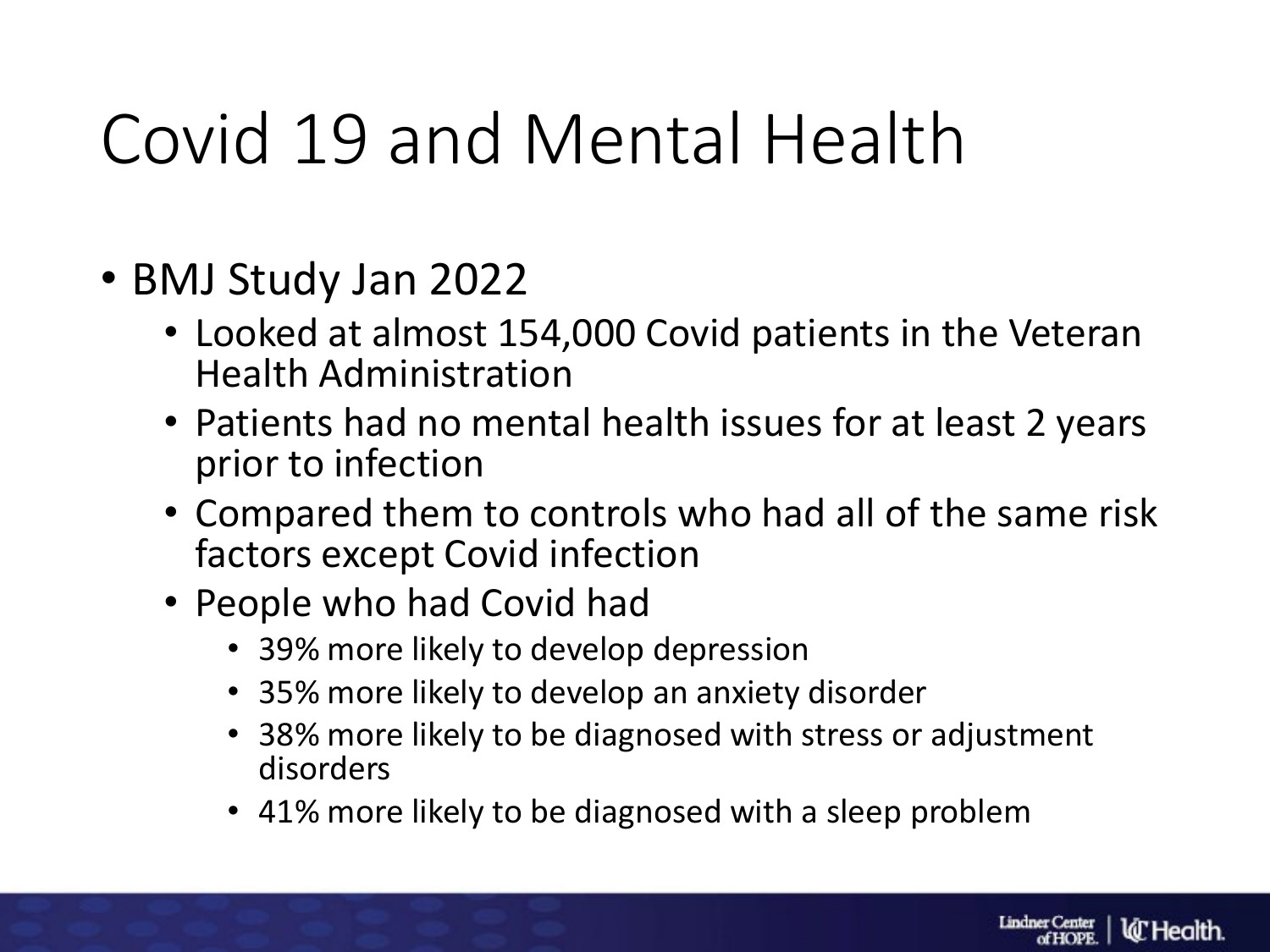- Psychiatric issues worsened by pandemic
	- Substance use disorders
		- 100,306 fatal drug overdoses for the 12 months ending in April 2021, up 28.5 percent from the 78,056 fatalities in the same period ending in April 2020
		- Increase in alcohol and other substance of abuse, up 12%
	- Domestic violence
		- Exacerbated by close proximity, quarantine
	- Anxiety disorders
		- GAD, PTSD, OCD worsened
			- Wearing PPE
		- Social anxiety?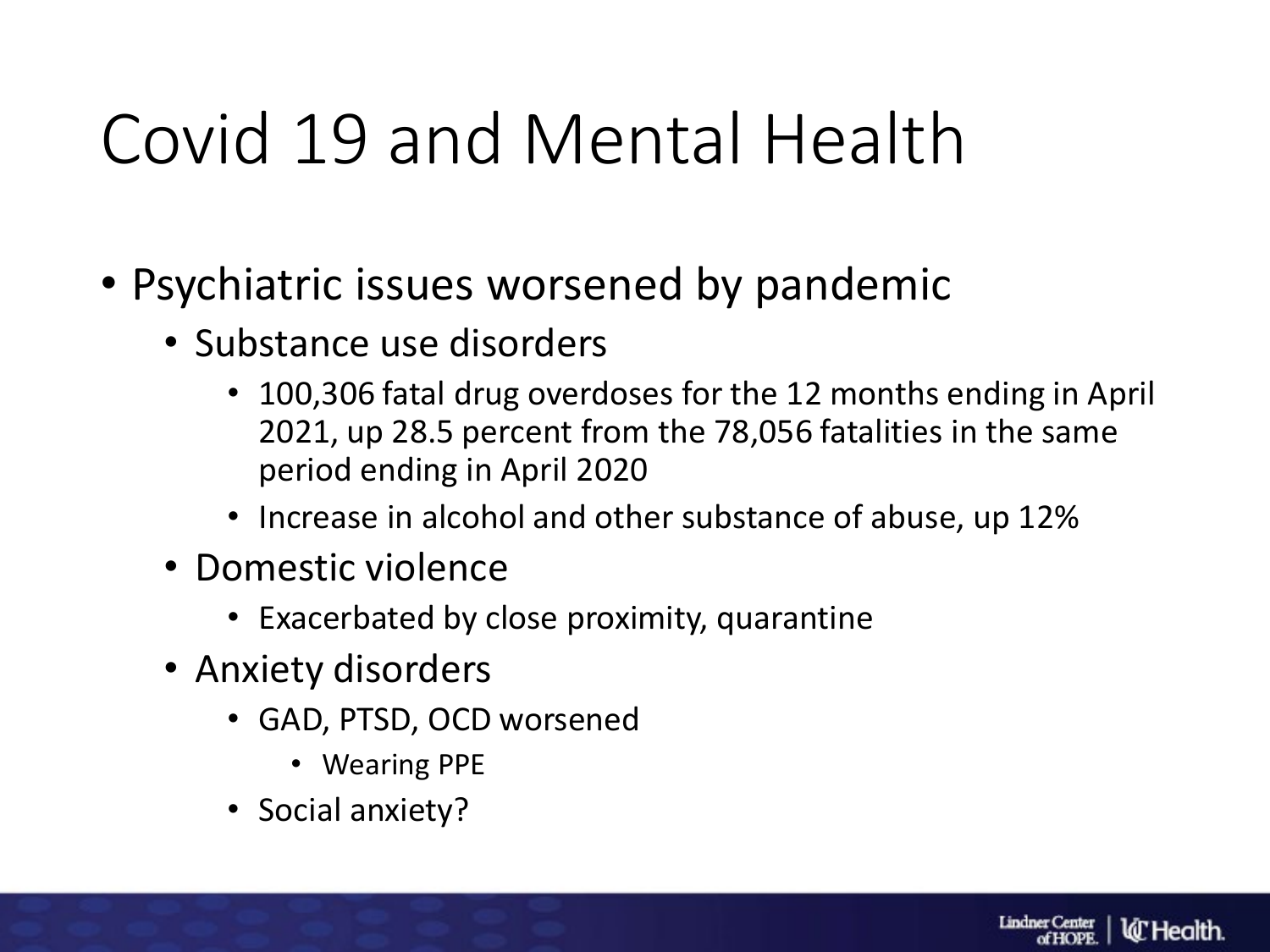- Psychiatric issues worsened by pandemic
	- Sleep
		- Up to 32% of adults reported problems sleeping
	- Worsening of chronic mental and physical health conditions
	- Financial
		- Job loss
		- Food insecurity
		- What happens when stimulus checks and eviction ban end?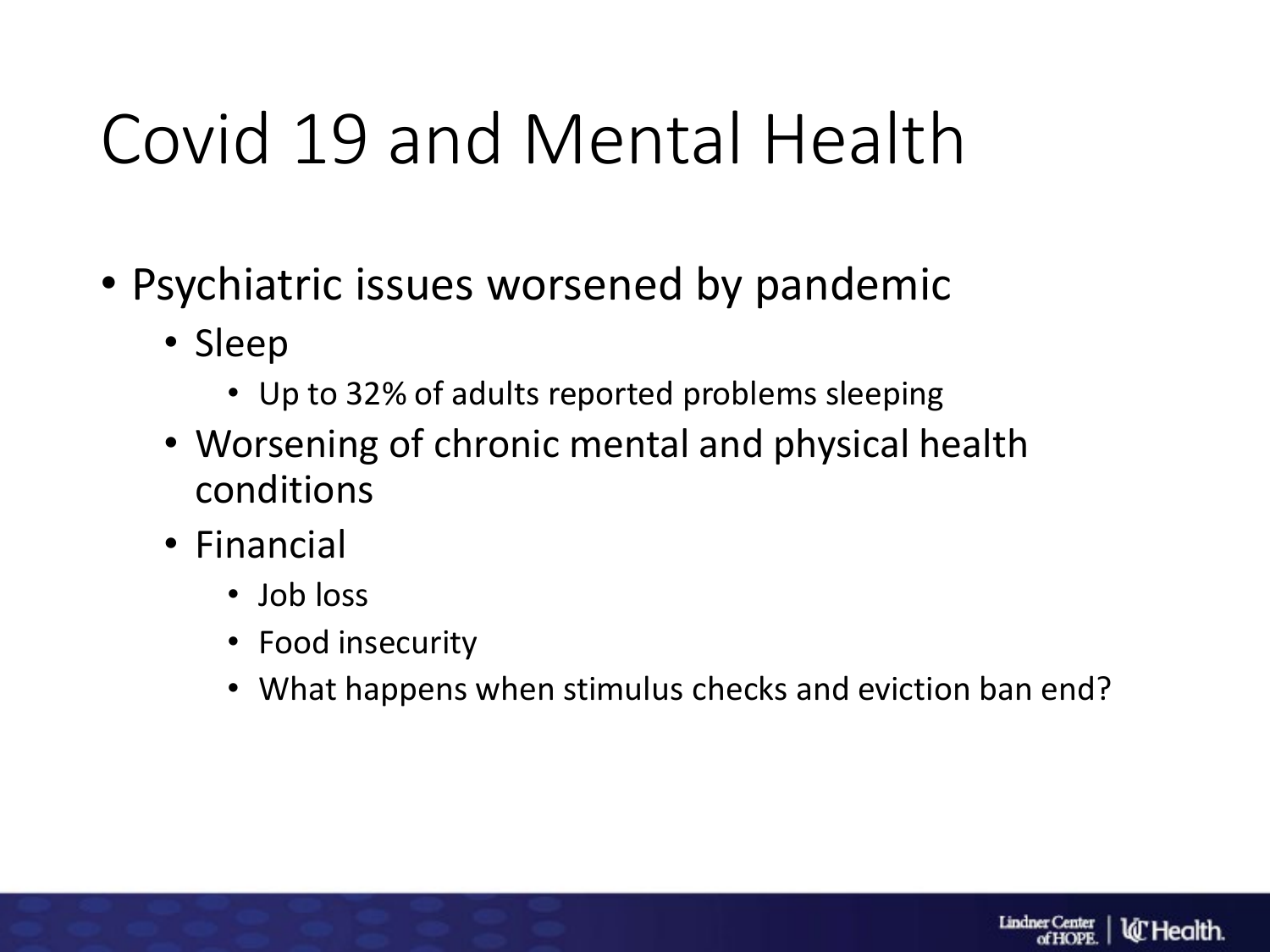- Psychiatric issues worsened by pandemic
	- Access problems
		- Health care
		- Medication
		- Basic services
	- Disproportionately affected communities of color
	- Young adults (18-24)
		- Significant rise in substance abuse, depressive or anxiety disorders, and suicidal ideation
	- Older adults with chronic mental or physical conditions and/or functional limitations are the most vulnerable and fared the worst

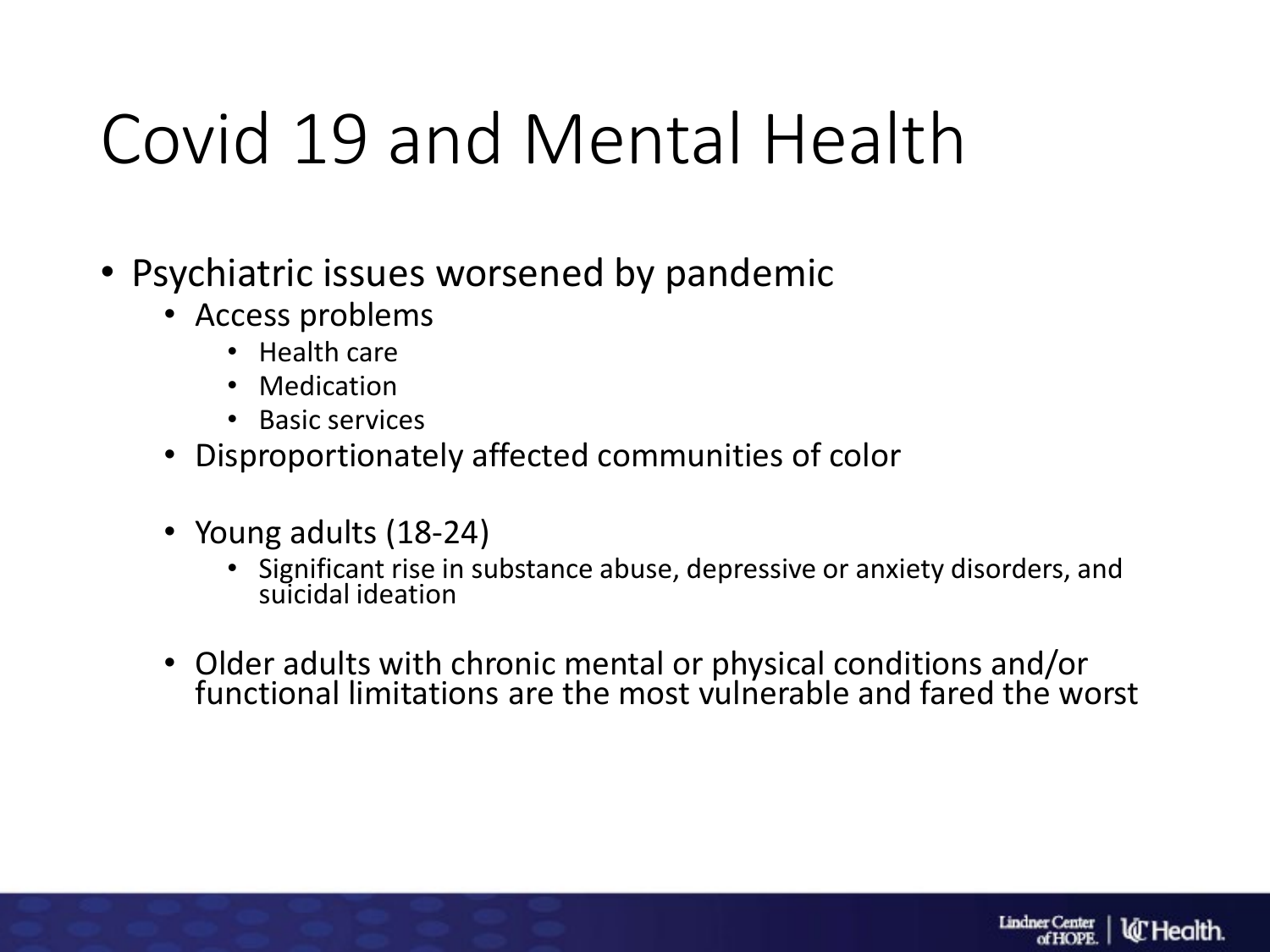- Psychiatric issues worsened by pandemic
	- Effect on Children
		- Trauma of domestic violence
		- Loss of loved ones
		- Anxiety from unpredictable changes to routines
		- Mental health related ED visits
			- Increase of 24% for ages 5-11
			- Increase of 31% for ages 12-17

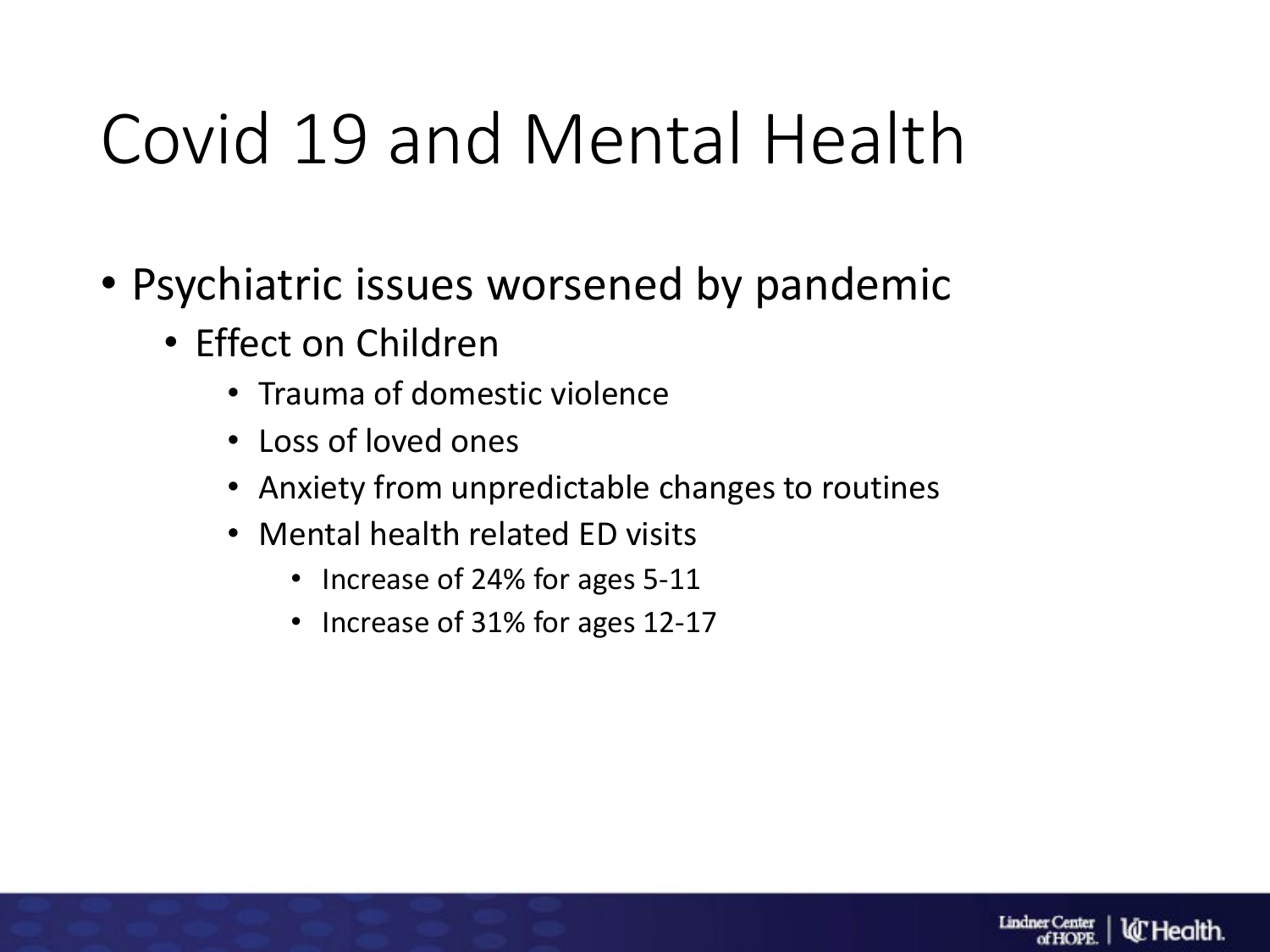- Post Covid Syndrome
	- "Long Covid"
	- May be affecting up to 50 million people worldwide
	- Collection of over 200 symptoms across multiple organ systems
		- Most common
			- Cognitive and mental impairments
			- Fatigue
			- Joint pain
			- Shortness of breath
			- Myalgias
			- Cough
			- Headache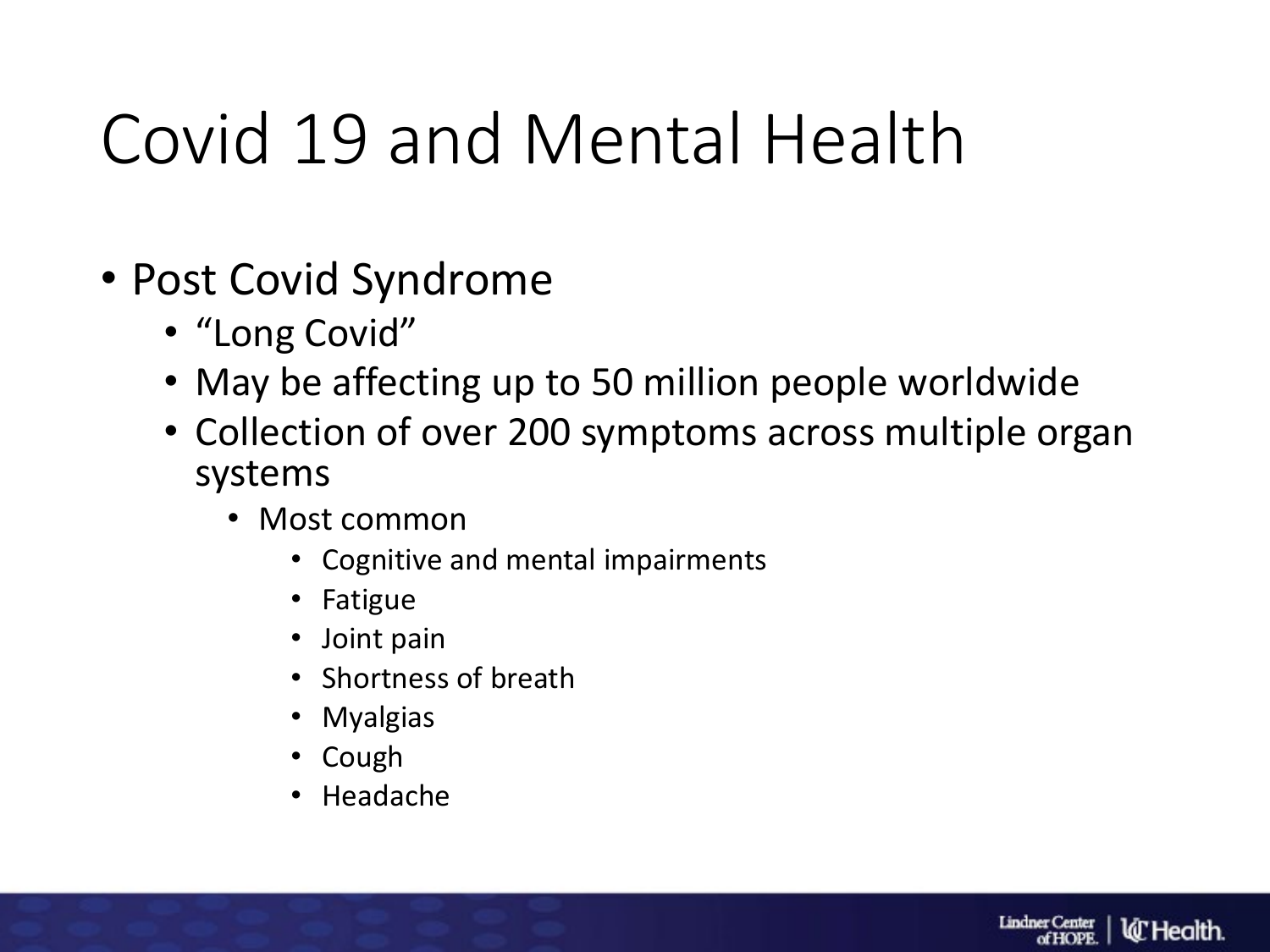- Post Covid Syndrome
	- Risk factors
		- Female sex
		- More than 5 symptoms with initial infection
		- Early shortness of breath
		- Prior psychiatric illness
		- Specific biomarkers
			- CRP
			- D-dimer
			- Lymphocyte count

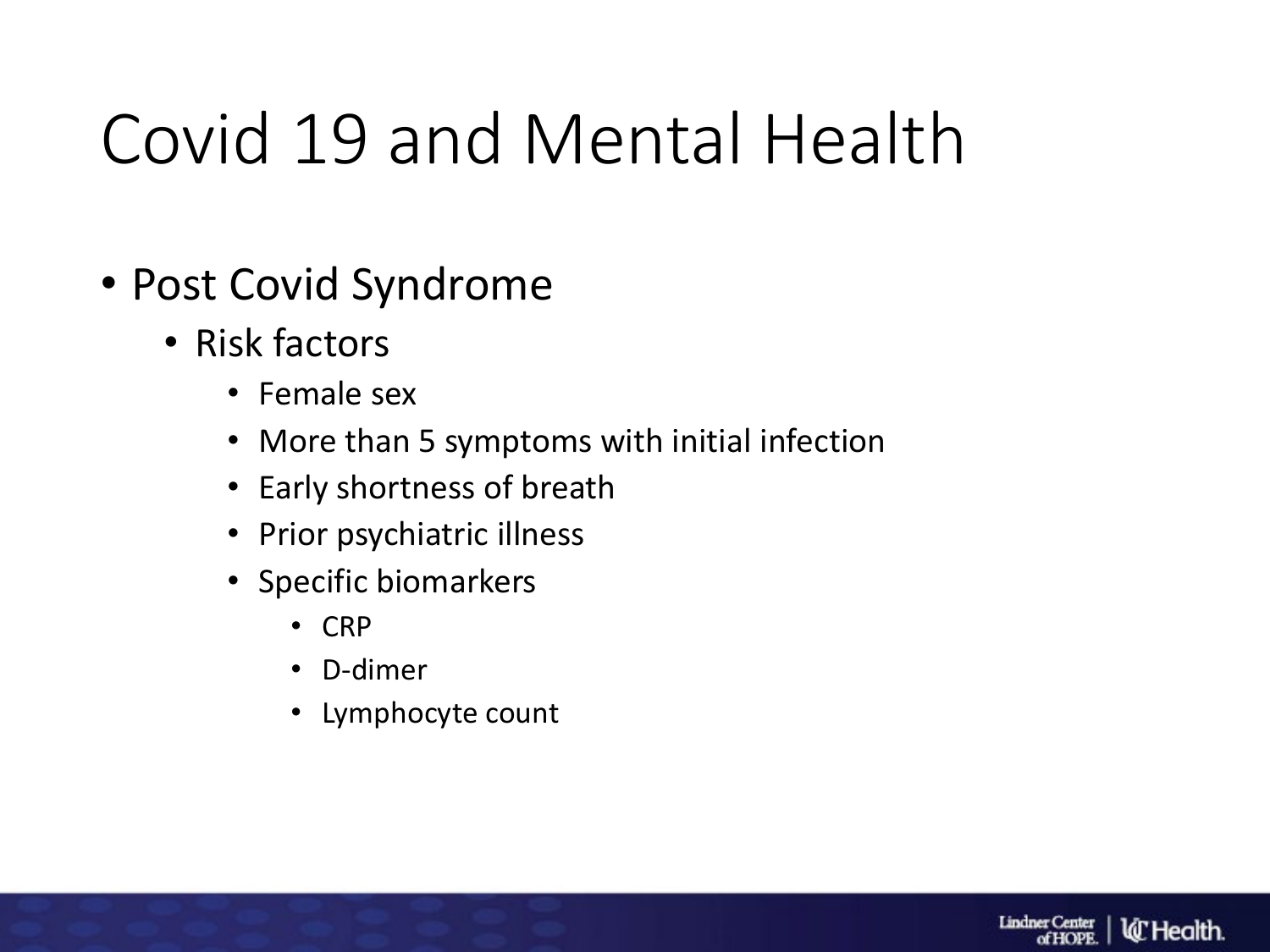- Post Covid Syndrome
	- Chronic fluctuating pattern of presentation
	- Affects all age groups and disease severity
	- Substantial healthcare burden
	- Uncertainty over how to measure and treat
	- Pathophysiology
		- Driven by long term tissue damage (lungs, heart, brain)
		- Pathological inflammation
			- Viral persistence
			- Immune dysregulation
			- Autoimmunity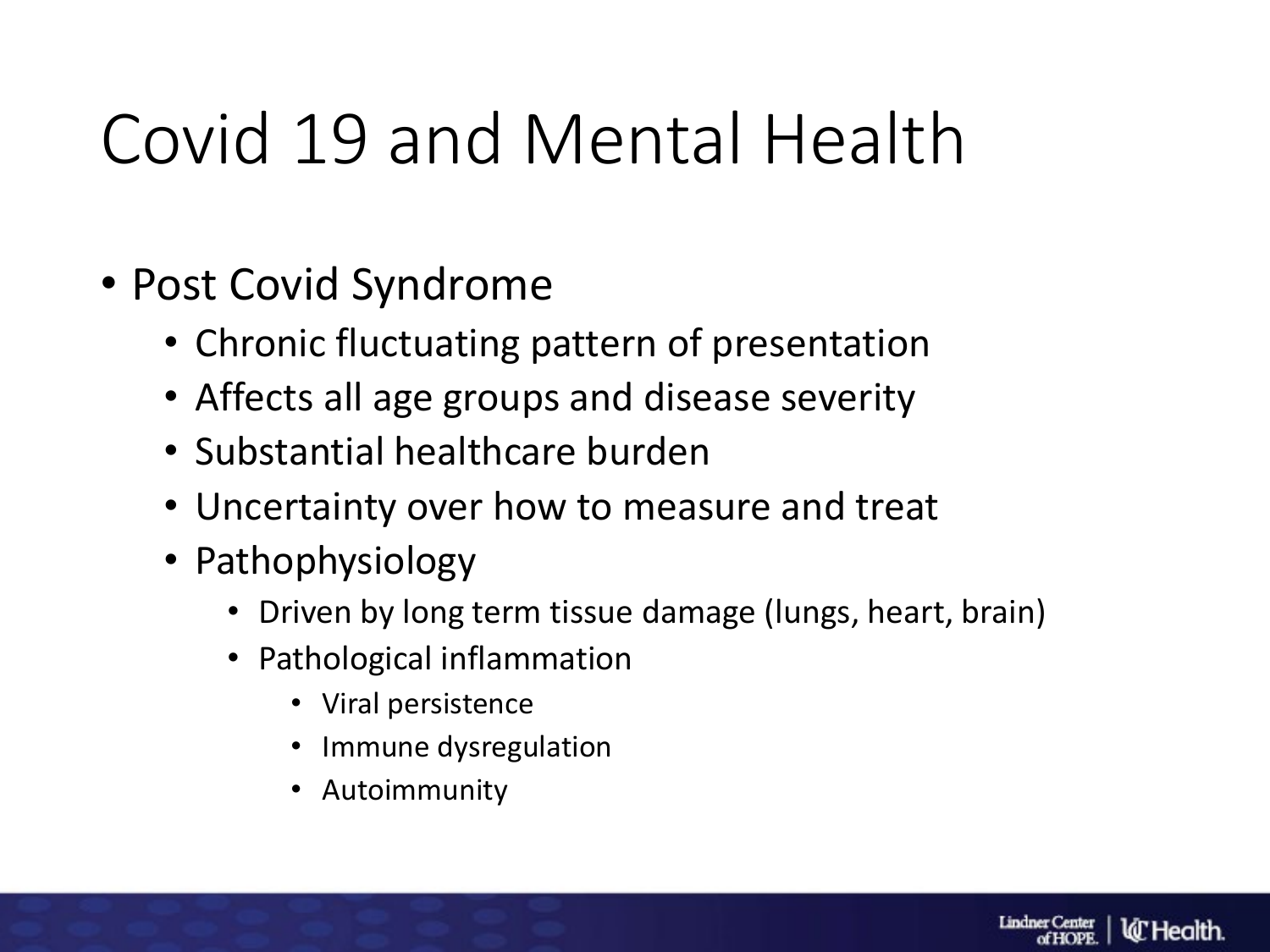- What can you do for yourself
	- Adequate rest a priority
	- Limit alcohol and substance use
	- Be patient with yourself
	- Breathing exercises
	- Exercise
	- Being outdoors
	- Socializing safely
	- Balanced diet
	- Talk to others
	- Limit media exposure (e.g. doom scrolling)
	- Having a routine
	- Focus on things you can control
	- Helping others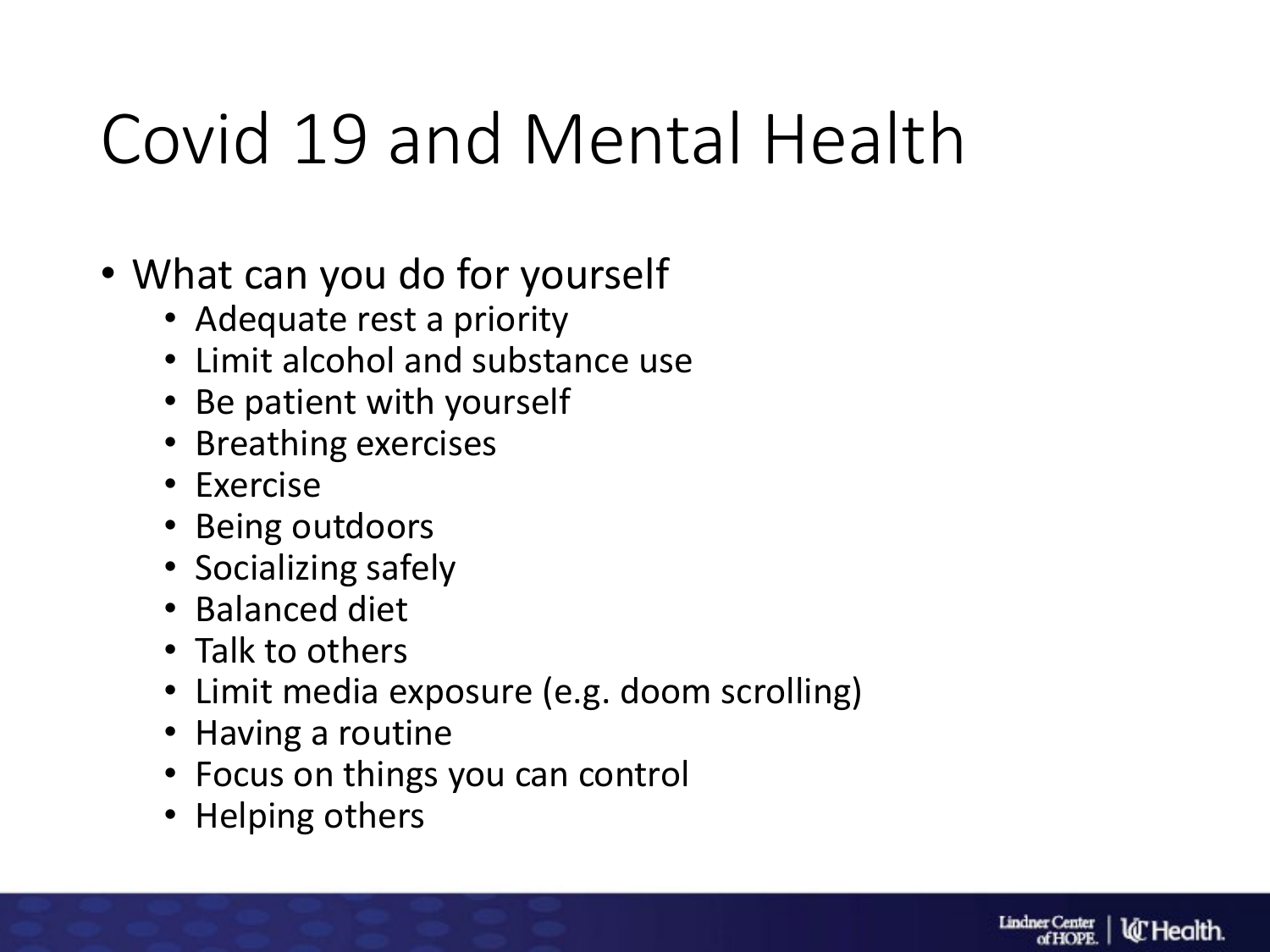- The Future of Covid
	- New studies show that infection with the Covid 19 virus likely prevents hospitalization and death for a few years
		- Vaccination increases that protection significantly
		- Two types of protection: reinfection and severe illness if reinfected
		- Much better than the initial studies showing only a few months of protection
	- Prior infection reduced the risk of hospitalization if reinfected by 90%
	- Endemic vs pandemic
		- Virus will not disappear
		- Enough people gain protection from infection and vaccines
			- Much less transmission
			- This will prevent severe infection, hospitalizations, and death in large numbers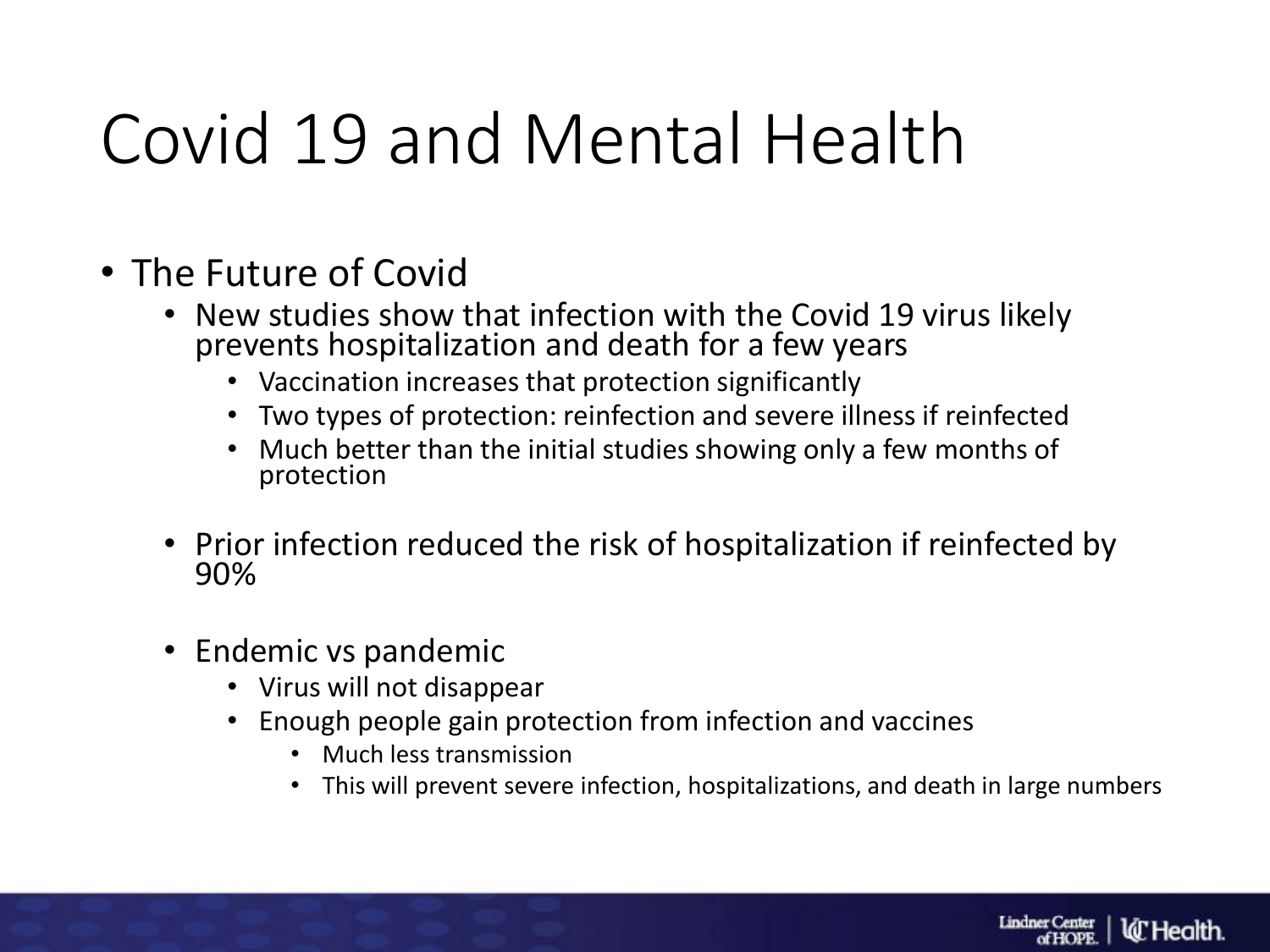#### • Vaccine protection

- Unclear at this point
- Depends on mutations of the original virus (i.e. Omicron, Delta)
- Possibly yearly shots similar to the flu shot

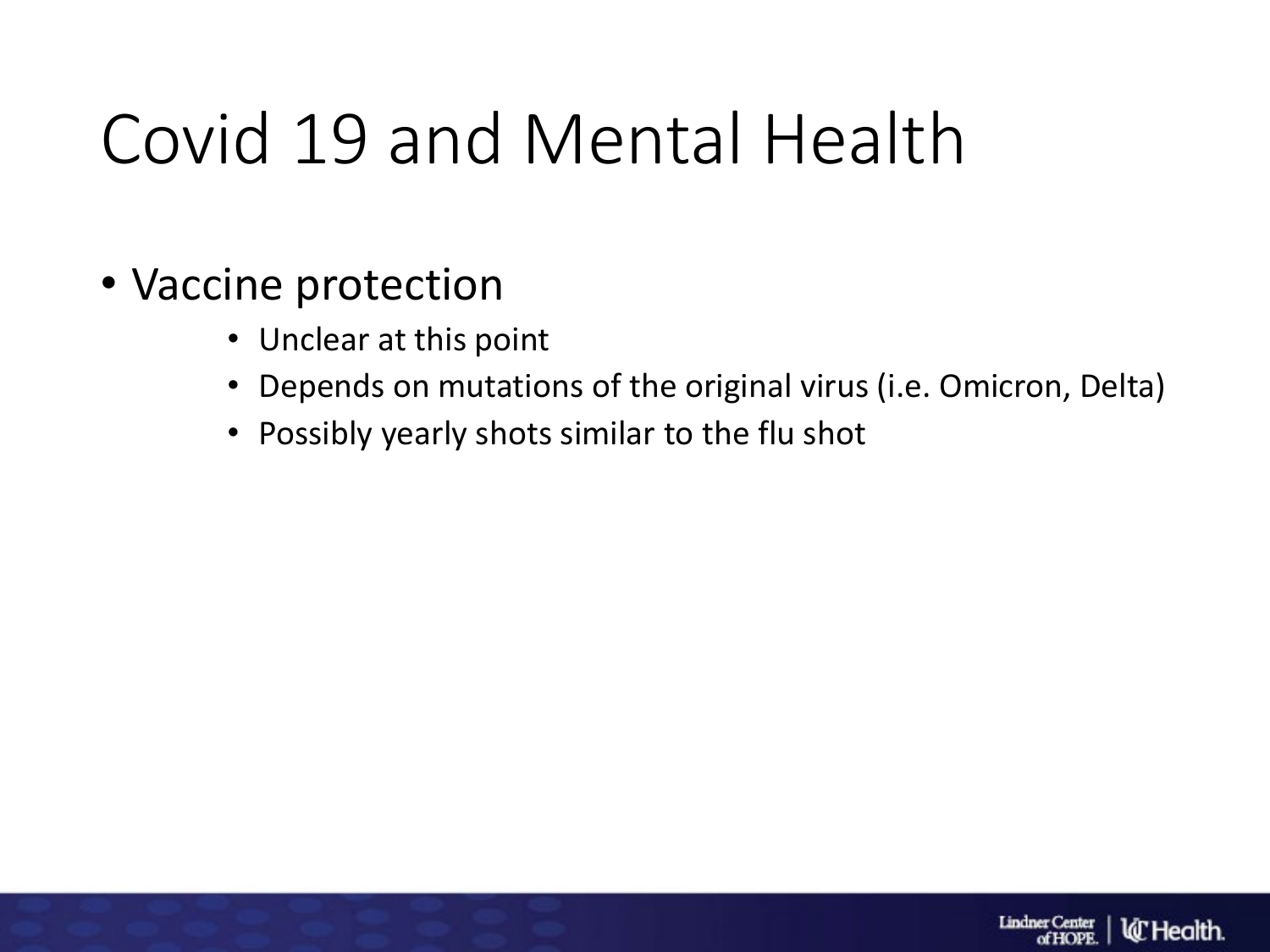- Aftermath
	- Moved out of pandemic to endemic?
	- Still assessing the effects of the pandemic on mental health
- Plastic Surgery
	- Increased use of video conferencing and social media
	- Accentuates idealized facial features
	- Most aware of the nose
	- Privacy from family, friends, coworkers
	- No need to take a leave from work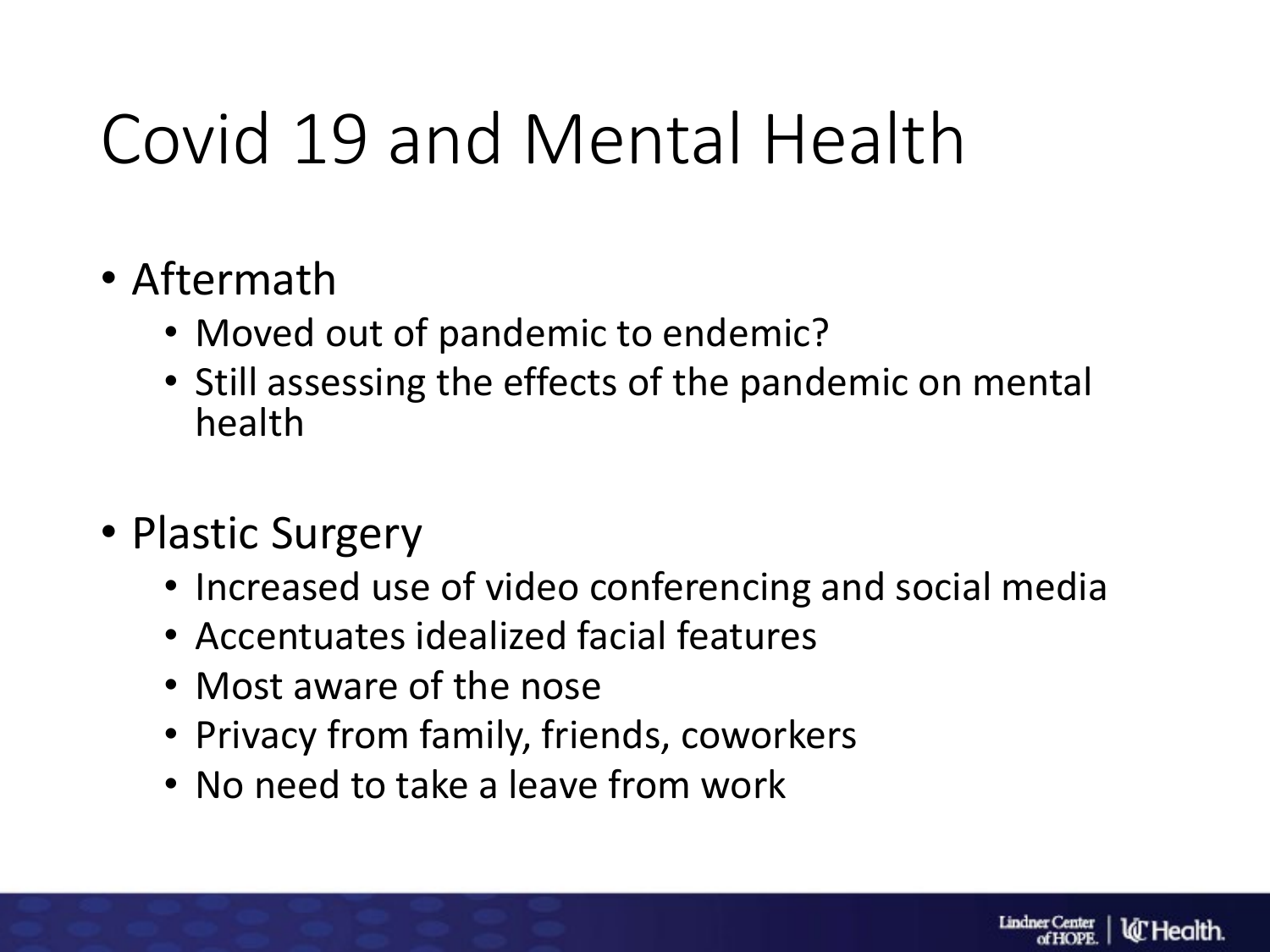- Aftermath
	- Alarming decline in worldwide mental health
		- Mental Health Million project of Sapien Labs
		- Utilizes MHQ (Mental Health Quotient) a free online tool
		- Economic Prosperity not protective; negative correlation
		- Higher education was associated with better mental well being
		- 18-24 year olds reported poorest mental health
		- From sample in 2019 vs 2020 vs 2021
		- 2019 to 2020 8% decline; 2020 to 2021 3% decline
		- Large increase in people who were "depressed or struggled"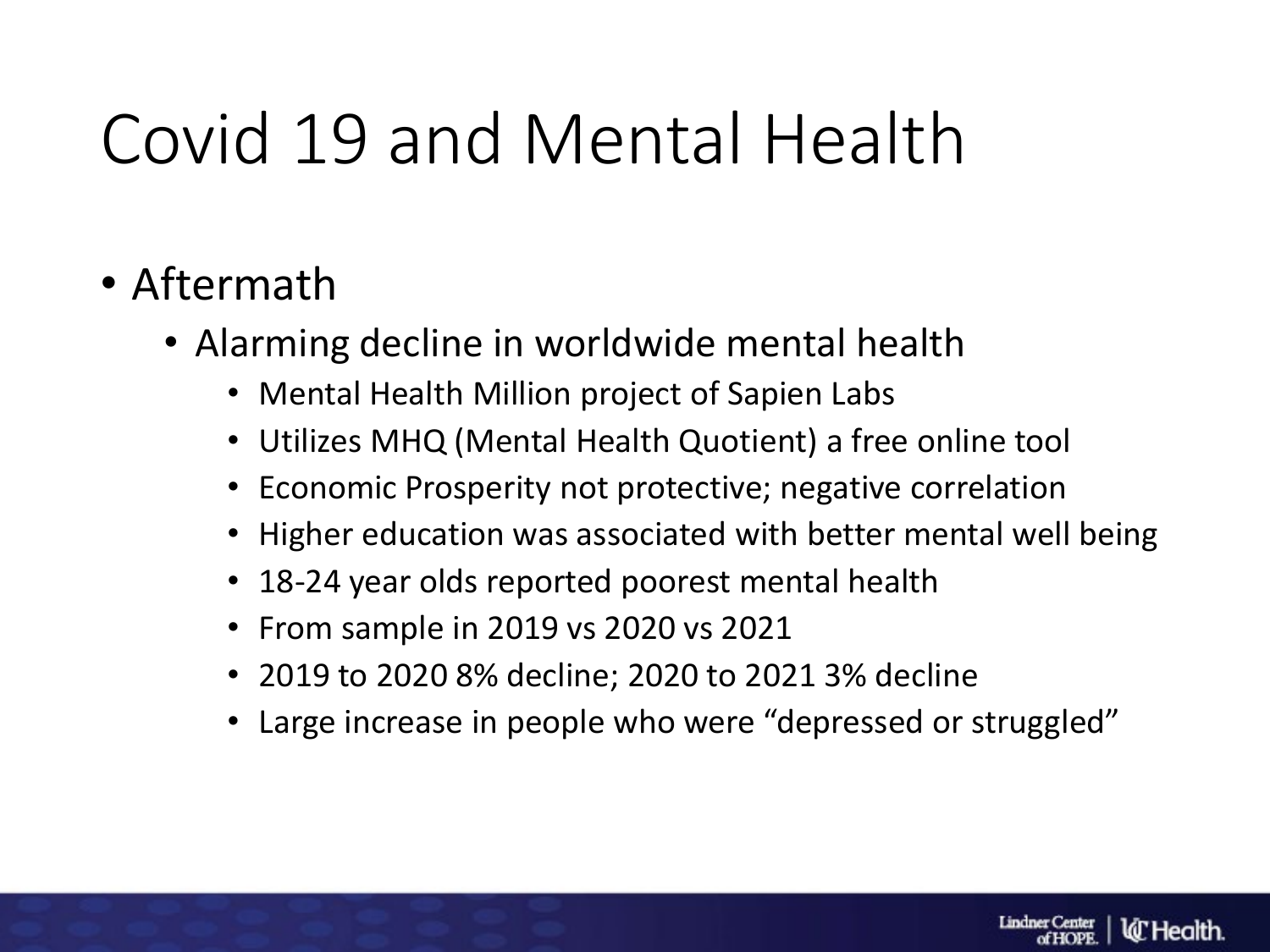- Aftermath
	- Alarming decline in worldwide mental health
		- Most dramatic finding was in age differential (as compared to gender, etc.)
			- Two to threefold difference between younger and older adults
			- Impact of social isolation?
		- Time spent on the internet
			- Eats into the time spent building a sense of social self
			- Social self how you see yourself in relation to others, how you relate to others, and ability to form strong stable relationships and maintain them
		- Sedentary time
			- Emotional and biologic impact
			- Directly related to screen use
			- Produces greater inflammation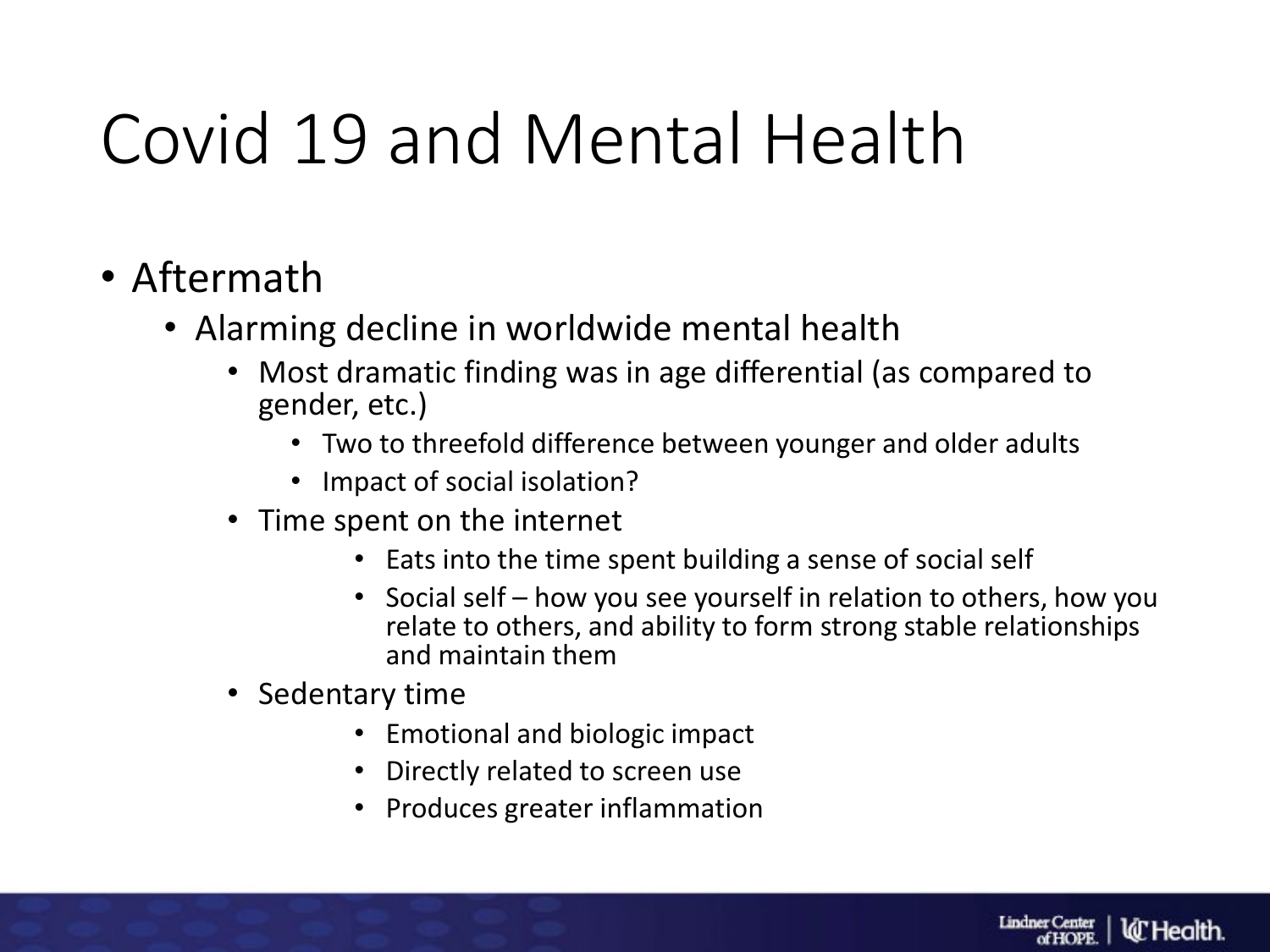- Aftermath
	- Murder rate rose 30%
		- 21,570 murders in 2020
		- 16,670 in 2019; increase of 4900
		- Increase across the board big cities, small towns, and everywhere in between
	- Possible factors
		- Economic hardship
		- Police pulling back secondary to pandemic
		- George Floyd's killing May 2020
		- More people carrying firearms
			- Firearms were used in 77% of murders (highest on record)
			- Fear and sense of safety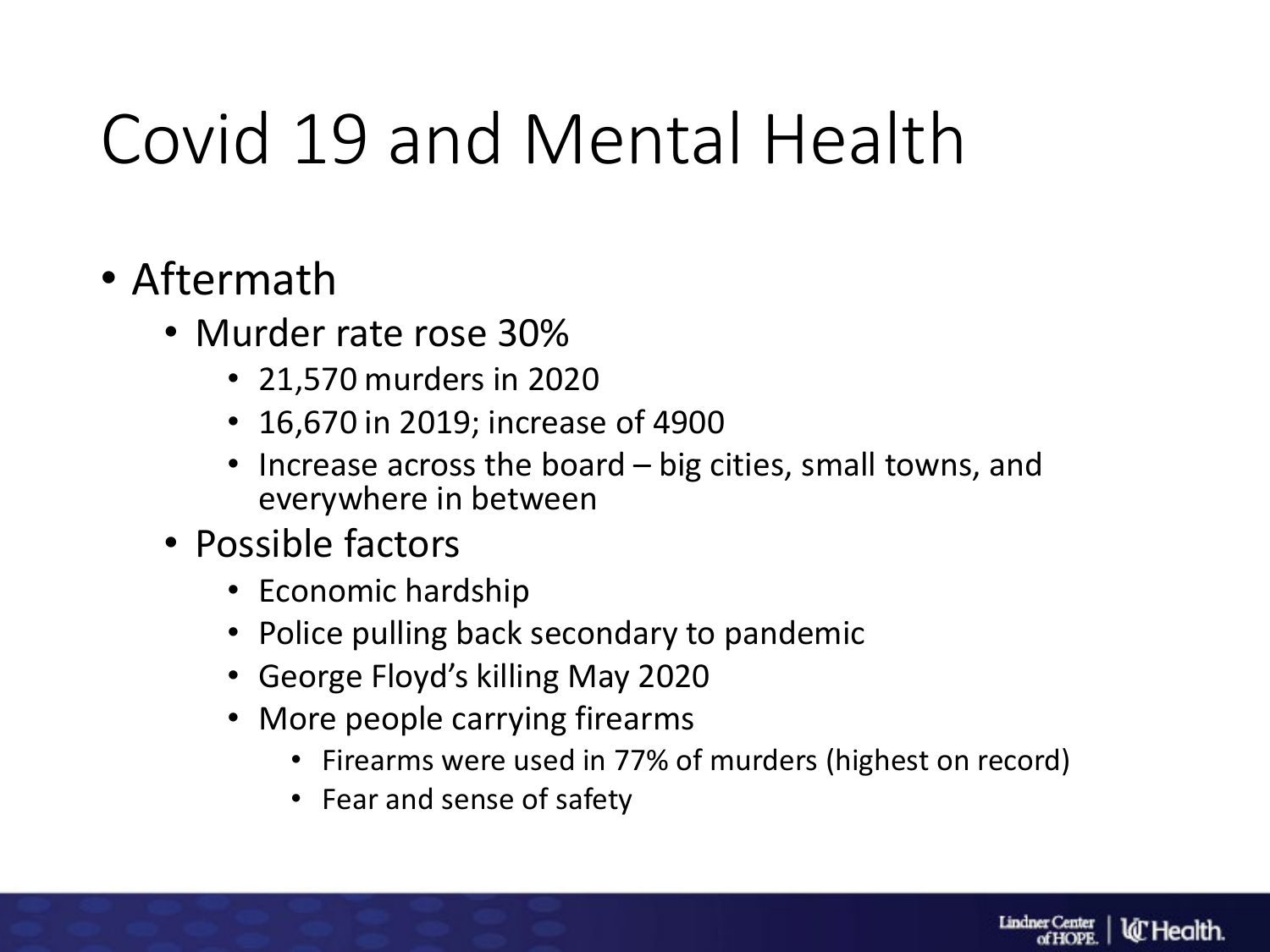- Eating Disorders
	- Anorexia Nervosa, Bulimia, and binge eating disorder
	- More common than bipolar disorders and autism, on par with substance use disorders
	- Increase of 15.3% in 2020
		- Seen globally but more so in east and south Asia
	- School closures, cancellation of extracurricular activities, and social isolation all led to significant disruption
	- For those at risk or with eating disorders, these disruptions worsened or triggered symptoms

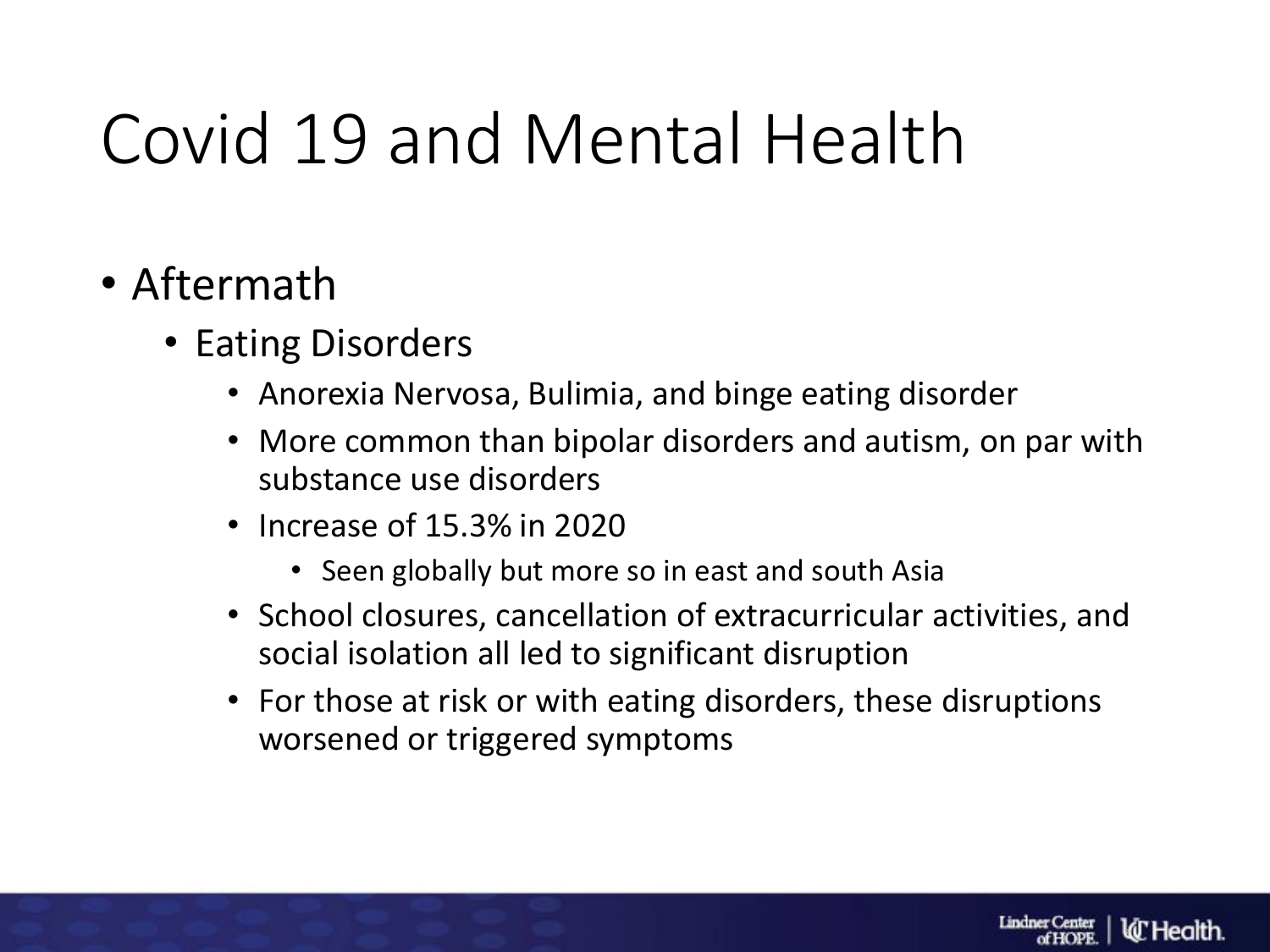- Tic severity and social media use in children and adolescents
	- Increase in tic disorders but unclear why
	- Tic disorder neurologic disorder that causes sudden repetitive involuntary muscle movements and sound
	- Tiktok in particular
	- Girls experiencing "explosive tic onset" that mimics videos from Tiktok
	- 65% of survey used social media 4-5 times a day for an average of 5.6 hours
	- 90% reported increased social media use during Covid
	- Patients did not develop new tics but preexisting ones worsened
	- Seeing others tic behaviors can exacerbate their own symptoms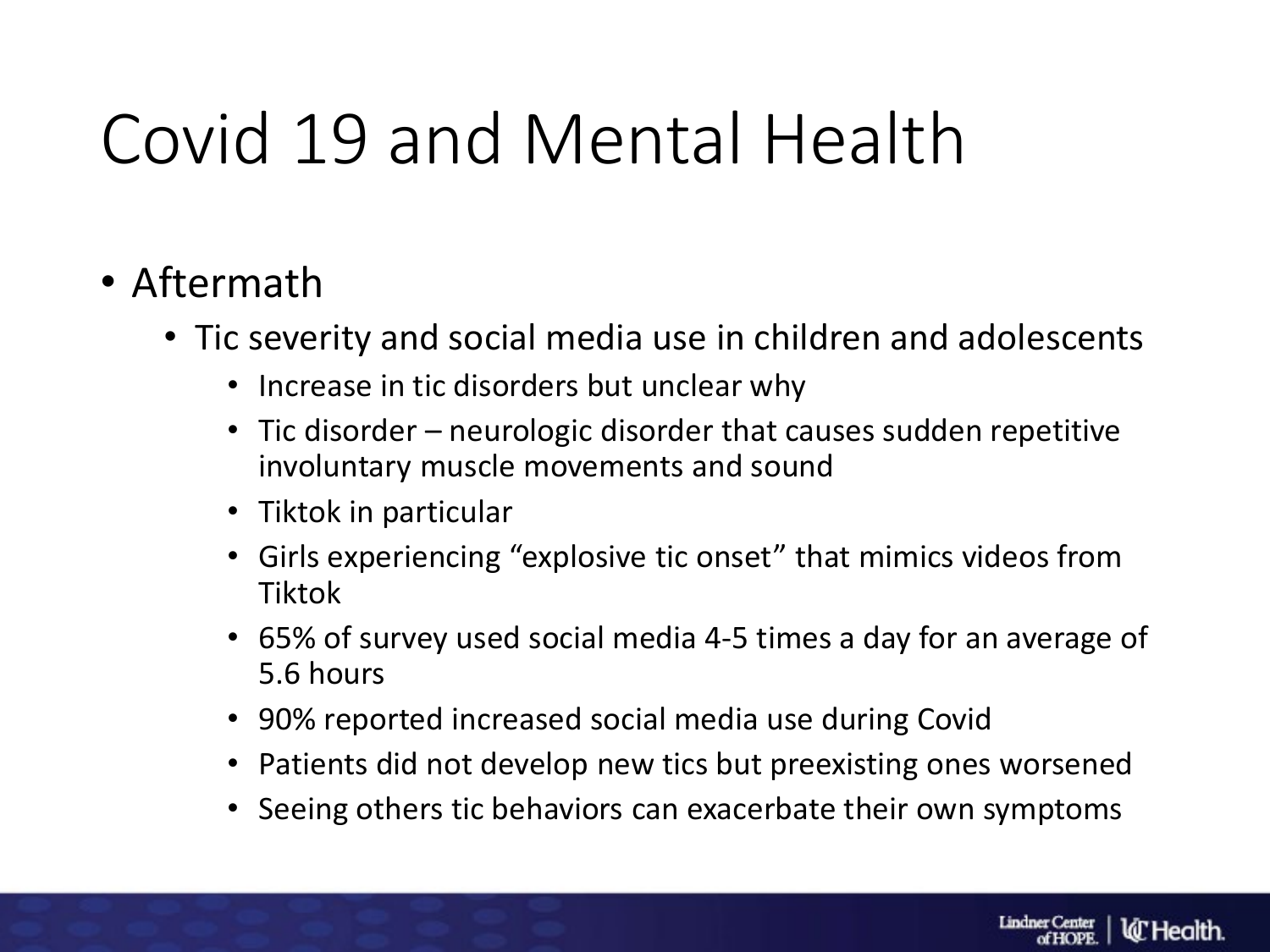- Dental health
	- Half of all dentist were seeing an increase in stress related conditions
		- Grinding
		- TMJ/Jaw pain
		- Chipping teeth
	- A quarter saw a rise in cavities and gum disease
	- Secondary to changes in diets and hygiene
	- Loss of dental insurance
	- Rise in prescriptions of SSRI's
		- SSRI's can cause grinding, clenching, dry mouth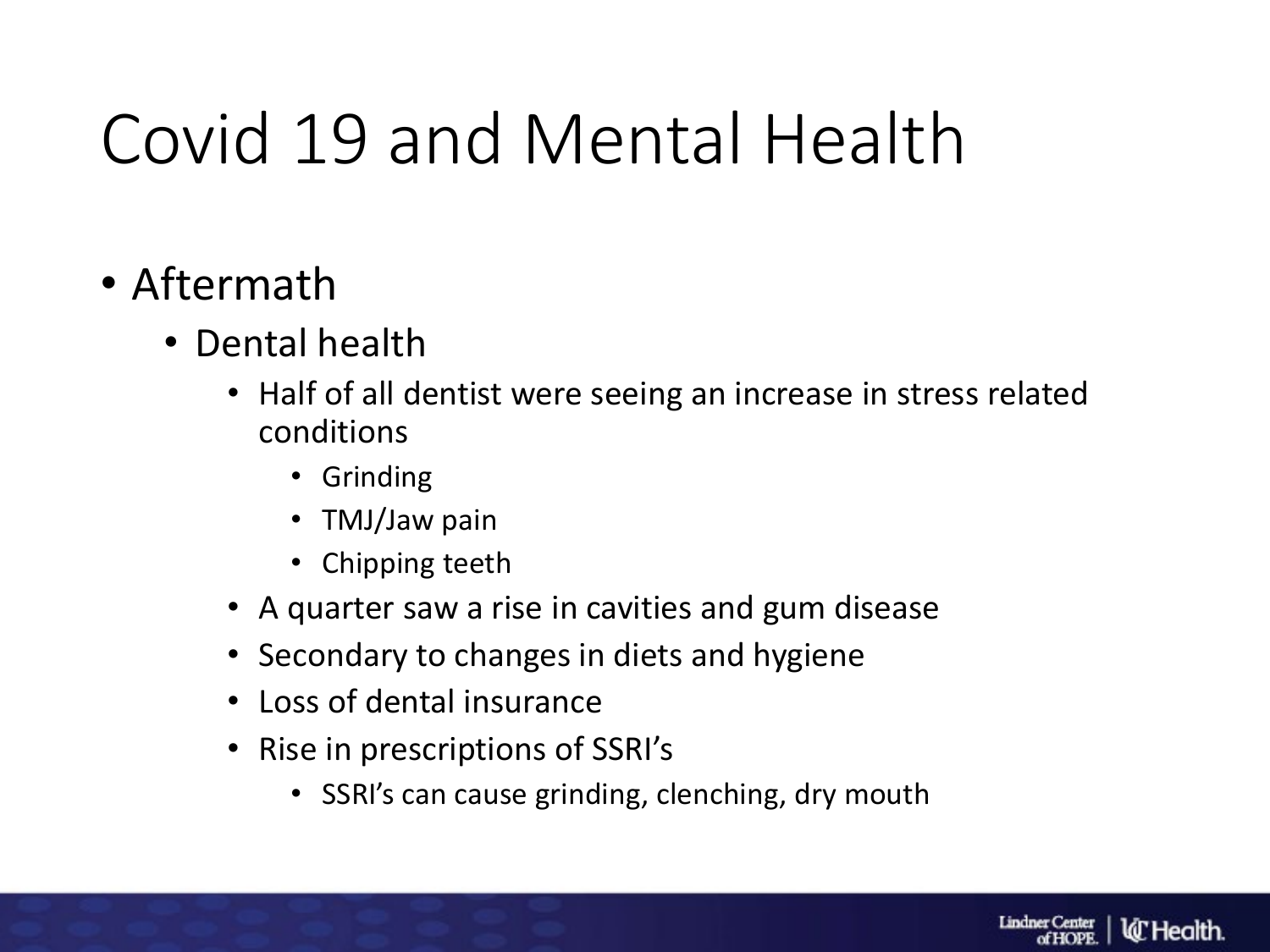- Family members of Covid patients in intensive care may develop anxiety depression, or post traumatic symptoms
	- Recent study in JAMA Apr 2022
	- Family members described distrust, loss of control, and uncertainty around difficult decisions
	- Experiences worsened by rapid decline in Covid patients and level of restrictions
	- 63% of those surveyed had PTSD
		- Higher scores in women, Hispanic people, and those with prior mental health treatment
	- 31% of those surveyed had anxiety or depression